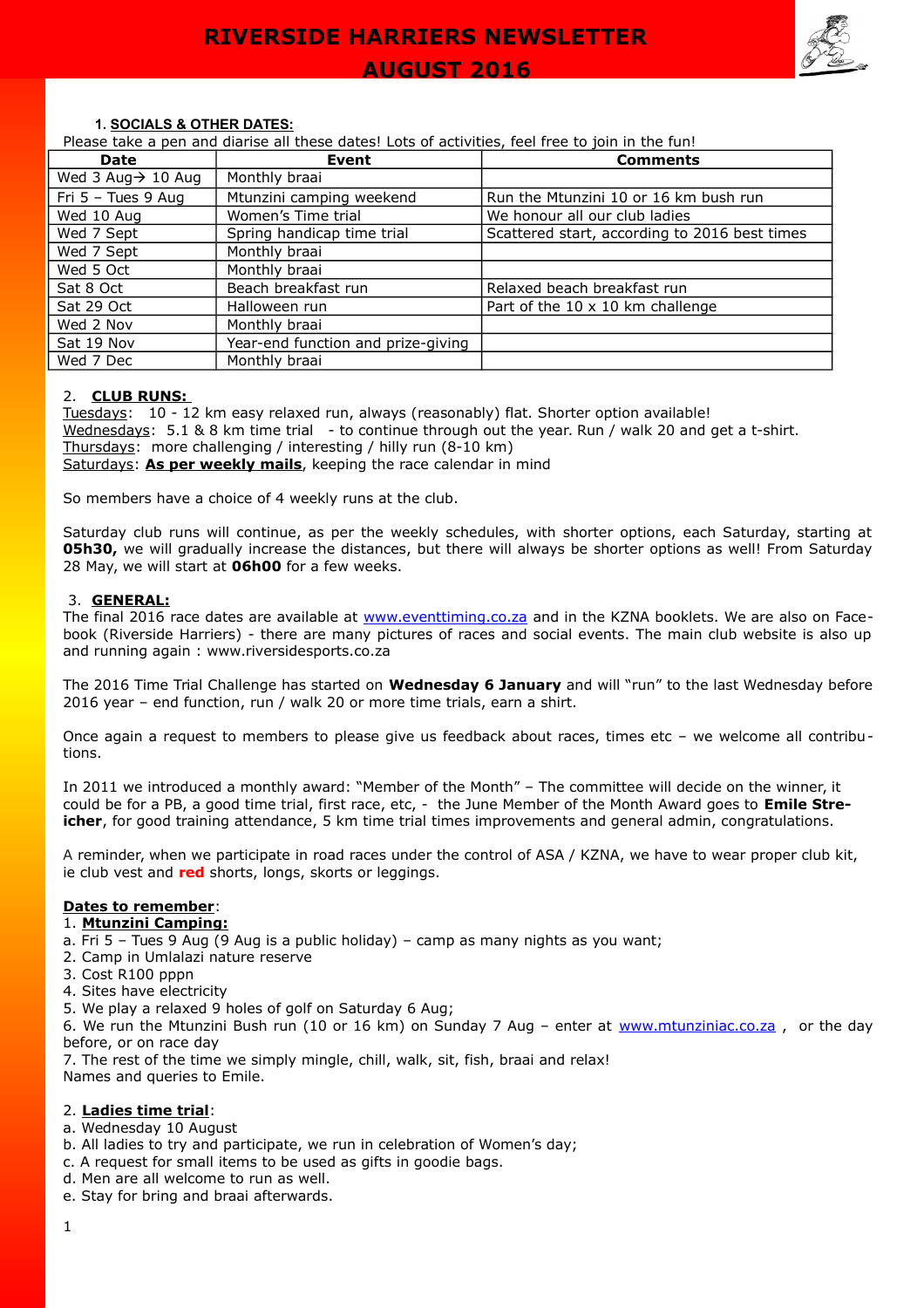



### 3. **Spring handicap time trial**:

- a. Wednesday 7 September
- b. Everybody run 5 km;
- c. We start according to 2016 best 6 km times…. walkers just after 17h00 and the fastest runner about 17h35.
- d. **Red** shorts and white shirts
- e. Stay for short prize-giving and bring and braai.

Important note: we as Riverside Harriers promote a policy of NO LITTERING – so during races, please try and throw sachets in the allocated bins or boxes, even if you have to run with an empty sachet to the next water table.

#### \*\*\*\*\*\*\*\*\*\*\*\*\*\*\*\*\*\*\*\*\*\*\*\*\*\*\*\*\*\*\*\*\*

The 2016 **MOST MILEAGE** competition has started - this is a fun competition, anybody can participate, simply send us your monthly mileage (running races, training, walking - not treadmill running, sleepwalking, swimming, cycling!). Mileage must be received before the 15th of the next month, or you forfeit the km's for that month. There is a trophy for the winner!! As an incentive, Certificates will be awarded to runners achieving more than 1000 km, and walkers who do more than 500 km. The 2015 winner was a walker, the legendary **Barry Marshall.**

| Name                   | Jan              | Feb                      | March             | Apr                      | May              | June                     | Total   |
|------------------------|------------------|--------------------------|-------------------|--------------------------|------------------|--------------------------|---------|
| Nicola Hewitt          | 310              | 322                      | 296.8             | 390.5                    | 304              | 150                      | 1773.3  |
| Tarryn Payne           | 271.43           | 253                      | 307               | 405                      | 304.5            | 70                       | 1610.93 |
| Scott Couper           | 214              | 198                      | 281               | 289.6                    | 282.2            | 101                      | 1365.8  |
| Sally Botha            | 220              | 228.8                    | 257               | 380.7                    | 243.5            | $10\,$                   | 1339.8  |
| Andrea Moroney         | 308              | 253                      | 197               | 297                      | 78               | 175                      | 1308    |
| Michelle Maharaj       | 71.56            | 204.92                   | 267.21            | 302                      | 236              | 146                      | 1227.71 |
| Dale Johnson           | 198              | 218                      | 266               | 230.5                    | 228.6            | 80                       | 1221.1  |
| Ivan Freese            | 207              | 196.47                   | 258.38            | 279.89                   | 206.27           | 52.26                    | 1200.27 |
| Chantel Robins         | 241.62           | 84                       | 218.67            | 329.31                   | 284.9            | $\overline{0}$           | 1198.5  |
| Johann van Rooyen      | 256              | 244                      | 204               | 218                      | 253              | $\mathbf 0$              | 1175    |
| Terri Atkinson         | 237              | 164                      | $\overline{227}$  | 264                      | 214              | 69                       | 1175    |
| Jana Niehaus           | 178              | 150                      | 195               | 206                      | 205              | 205                      | 1139    |
| Ann Turner             | 130              | $\overline{226}$         | $\overline{204}$  | 209                      | $\overline{222}$ | $\overline{59}$          | 1050    |
| Alison Chadwick        | 210.36           | 155                      | 152               | 135                      | 171.5            | 174                      | 997.86  |
| Jaco Smith             | 185.3            | 105.77                   | 183.91            | 176.27                   | 168.89           | 138.37                   | 958.51  |
| Tamlyn Reid            | 178              | 158                      | 181               | 208                      | 79.5             | 60                       | 954.5   |
| Ampie Niehaus          | 289              | 152                      | 233               | 93                       | $\overline{35}$  | 126                      | 928     |
| Rob Goldman            | 205              | 149                      | 160               | 140                      | 154              | 97                       | 905     |
| Elsie du Buisson(W)    | 110.7            | 29.7                     | 152.35            | 205.4                    | 189              | 202.7                    | 889.85  |
| <b>Ted Liddiatt</b>    | 139              | 147.2                    | 153               | 139.1                    | 131.1            | 114.5                    | 823.9   |
| Andries Nkuna          | 153              | 130                      | 184.2             | 193                      | 138              | $\pmb{0}$                | 798.2   |
| <b>Bruce Anderson</b>  | $\overline{133}$ | 160                      | 107               | 198                      | 188              | $\pmb{0}$                | 786     |
| Margie Liddiatt        | 139              | 137.2                    | 143               | 127.1                    | 121.1            | 106.5                    | 774.5   |
| Candice Jenkinson      | 143.25           | 149.23                   | 156.83            | 113.3                    | 139.7            | $\omega$                 | 702.31  |
| Clare Mangan           | 145              | 150                      | 30                | 110                      | 131              | 126                      | 692     |
| Pam Jones              | $\overline{129}$ | 108                      | 182               | 271.2                    | $\Box$           | $\overline{\phantom{a}}$ | 690.2   |
| Sally Goldman          | 138.5            | 136                      | 133               | 97                       | 113              | $\overline{56}$          | 673     |
| Rob Scholtz            | 124              | $\overline{98}$          | 111               | 104                      | 82               | 107                      | 626     |
| Leslie Ogle (W)        | 81               | $\overline{51}$          | 230               | 123                      | 78               | 61                       | 624     |
| Lee-Anne Steward       | 103.41           | 134.36                   | 93                | 116                      | 176.4            | 34.42                    | 623.17  |
| Emile Streicher        | 173              | 60                       | $\overline{73}$   | 54                       | 124              | 132                      | 616     |
| Gale Viljoen           | 112              | 152                      | $\overline{80}$   | 79                       | 75               | 70                       | 568     |
| Margaret Marshall      | 106              | 85                       | 80                | 156                      | 65               | 65                       | 557     |
| Chris Doorasamy        | 96               | $\overline{96}$          | 62.5              | 73                       | 140.1            | 66.9                     | 534.5   |
| Debbie Marshall        | 198              | 106                      | 95                | $\overline{12}$          | $\overline{22}$  | $\overline{20}$          | 453     |
| Barry Marshall (W)     | 35               | 60                       | 65                | 125                      | 70               | 95                       | 451     |
| Angela Parry           | $\equiv$         | 131                      | 123               | 119                      | 64               | $\pmb{0}$                | 437     |
| Grant Horner           | 228              | 45.5                     | $\overline{56}$   | 97.5                     | $\overline{0}$   | $\overline{0}$           | 427     |
| <b>Bobby Horsfield</b> | 135              | 108                      | $\overline{67}$   | 101                      | Ξ                | Ξ                        | 411     |
| Juanita Sutton (W)     | $\blacksquare$   | 100                      | $\overline{52.6}$ | 95.7                     | 88.6             | 50.35                    | 387.25  |
| Rosslyn Doorasamy      | 14               | 58                       | 40.5              | 71                       | 101.5            | 39                       | 324     |
| Dave Nicholls (W)      | $\blacksquare$   | $\overline{\phantom{a}}$ | $\blacksquare$    | $\overline{\phantom{a}}$ | 159              | 103                      | 262     |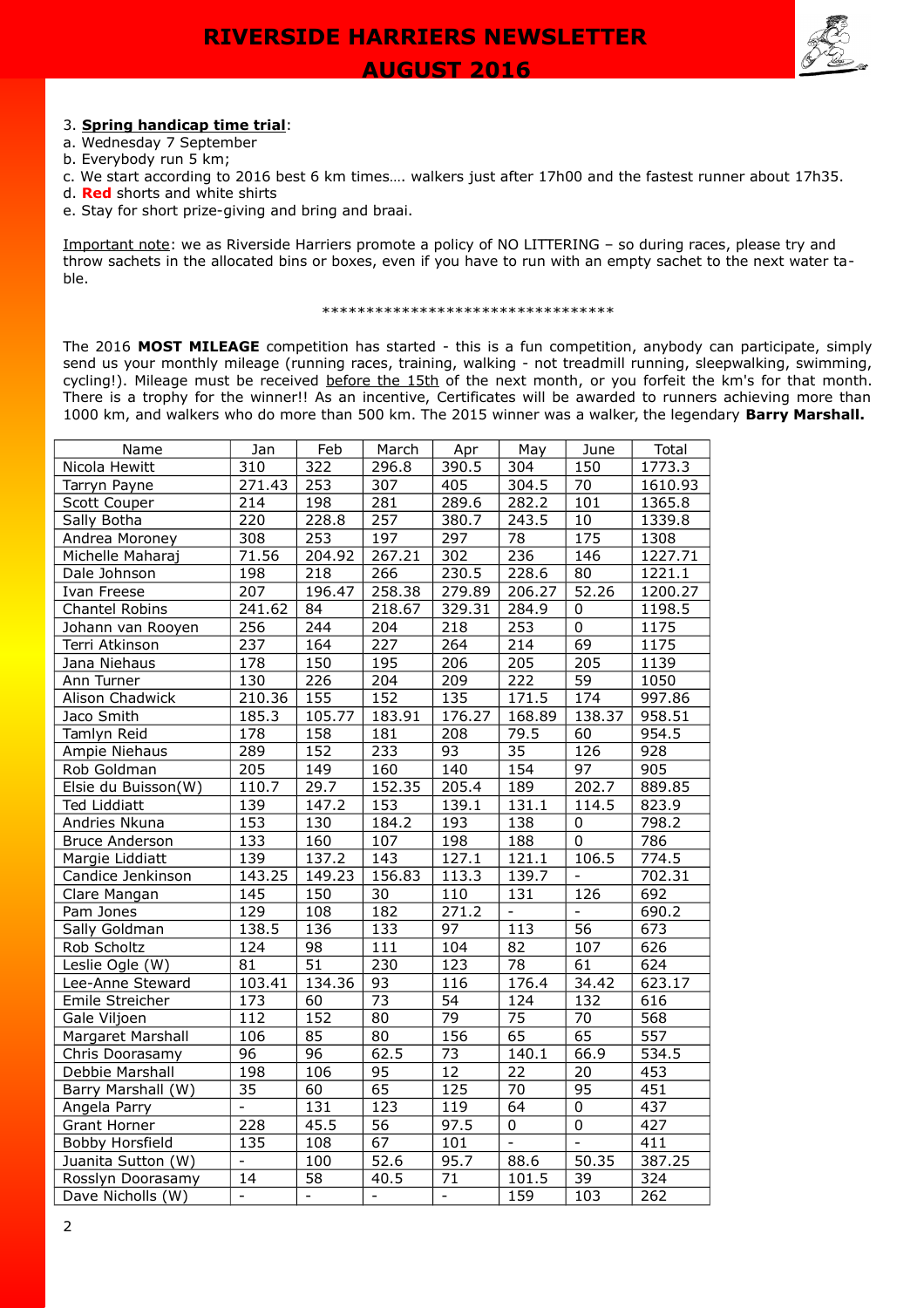

| (M)<br>.<br>lanıs<br>Nich<br>- 10          | - | -                        | - | - | -<br>. . | o-<br>ັ | $ -$<br>--- |
|--------------------------------------------|---|--------------------------|---|---|----------|---------|-------------|
| м,<br>.<br>$\sim$<br>.<br>--<br>ildil<br>ີ | . | $\overline{\phantom{a}}$ | - | - | -        | -       | ----        |

### 1. **The 2016 10x10 Challenge**

To encourage members to **participate** in 10 km races, we have introduced a 10 km competition in 2010: THE 10 X 10 KM CHALLENGE - participate in these 10 nominated 10 km events, earn 2 points for participating, earn 1 point for every time you improve your previous best time, then we will have the 10 km King at the end of the competition. Everybody welcome to participate. The 2015 winner was **Glynnis Scallan. Please send us your times, in case we do not get race results**.

- 1. 24 Jan : Kearsney
- 2. 6 March :Stella
- 3. 20 March : Gaterite / Verulam
- 4.. 17 April : Tongaat 5. 8 May :Durban City - **CANCELLED – REPLACED BY RACE ON 2 OCTOBER**
- 6. 15 May : Starling Plumbers / Mt Edgecombe
- 7. 10 July : Forest 10 km
- 8. 21 Aug : Durban Runner
- 9. 11 Sept : SAPS
- 10. 2 Oct: Newlands 10 km **NEW!**

11. 29 October : Our own club Halloween run - get points for taking part, no times recorded

It is looking very crowded at the top!

| Name                  | Kearsney                 | Stella                   | Gate                     | Tong                     | <b>MEV</b>               | For                          | Total           |
|-----------------------|--------------------------|--------------------------|--------------------------|--------------------------|--------------------------|------------------------------|-----------------|
| Liesl Quinn           | 77:47                    | 72:58                    | 72:16                    | 69:12                    | 67:28                    | 66:08                        | 17              |
| Rose Whittington      | 100:05                   | 96:22                    | 92:45                    | 91:37                    | 89:06                    | 86:36                        | 17              |
| <b>Brett Ward</b>     | 74:45                    | 66:00                    | 64:08                    | 63:14                    | 60:58                    | 62:18                        | 16              |
| <b>Ted Liddiatt</b>   | 71:51                    | 75:15                    | 65:40                    | 62:36                    | 62:35                    | 61:50                        | 16              |
| Patrick Rostenne      | 73:53                    | 65:54                    | 66:25                    | 64:00                    | 61:11                    | 64:02                        | 15              |
| Tracy Blakeway        | 100:04                   | 96:22                    | 97:22                    | 92:57                    | 93:43                    | 89:55                        | $1\overline{5}$ |
| Monique Ward          | 56:39                    | 50:08                    | 49:47                    | 48:38                    | 47:53                    |                              | 14              |
| Llewellyn Anderson    | 77:49                    | 72:57                    |                          | 69:12                    | 67:28                    | 66:10                        | $\overline{14}$ |
| Janis Nicholls        | $\overline{\phantom{0}}$ | 97:19                    | 98:52                    | 94:16                    | 91:08                    | 90:02                        | 13              |
| Fiona Calitz          | $\overline{\phantom{a}}$ | 82:30                    | 78:46                    | 75:56                    | 72:30                    | $\overline{72:52}$           | 13              |
| Di Ching              | 89:06                    | 82:49                    | 82:03                    | 81:03                    | 81:30                    | $\qquad \qquad \blacksquare$ | 13              |
| Margie Liddiatt       | 77:35                    | 80:03                    | 74:01                    | 70:38                    | 71:26                    |                              | 12              |
| Gale Viljoen          | 90:46                    | 75:15                    | 75:47                    | 85:36                    | $\overline{a}$           | 75:18                        | 11              |
| Helen Marshall        | 82:01                    | 75:16                    | 75:11                    |                          | $\overline{a}$           | 68:17                        | 11              |
| Emile Streicher       | 74:45                    | 66:00                    | $\overline{\phantom{a}}$ | 63:14                    | 60:58                    | $\frac{1}{2}$                | 11              |
| Juanita Sutton        | $\overline{a}$           | 88:56                    | 90:39                    | 87:57                    | 84:36                    | $\overline{a}$               | 10              |
| Kim Robinson          | 74:30                    | 68:06                    | $\equiv$                 | $\overline{\phantom{0}}$ |                          | 62:10                        | 8               |
| Sarah McVicar         | 86:57                    | 85:57                    | $\frac{1}{2}$            | $\overline{a}$           |                          | 80:24                        | 8               |
| Lindsey Rogerson      | $\overline{a}$           | 50:55                    | $\overline{\phantom{a}}$ | 50:00                    | 46:30                    | 45:49                        | $\overline{8}$  |
| Zandile Dlamini       |                          | 85:57                    | 77:24                    | $\overline{\phantom{0}}$ | 80:00                    | $\blacksquare$               | $\overline{7}$  |
| Dave Nicholls         | 93:46                    | 97:19                    |                          |                          |                          | 90:05                        | $\overline{7}$  |
| Eric Prange           |                          | 47:03                    | 47:42                    | $\overline{\phantom{0}}$ |                          | 51:45                        | $\overline{6}$  |
| Leslie Ogle           | 97:35                    | 90:25                    |                          | ÷,                       |                          |                              | $\overline{5}$  |
| Elsie du Buisson      |                          | 88:13                    | 83:28                    | $\overline{a}$           |                          | $\overline{a}$               | $\overline{5}$  |
| Candice Jenkinson     | 75:02                    | 67:20                    |                          |                          |                          |                              | $\overline{5}$  |
| Rob Scholtz           | 61:15                    | 52:34                    | $\blacksquare$           |                          |                          |                              | $\overline{5}$  |
| <b>Tracey Chalker</b> | 66:55                    | 60:14                    |                          | $\overline{\phantom{0}}$ |                          | $\overline{\phantom{a}}$     | $\overline{5}$  |
| Renier Pretorius      | 67:49                    | 67:19                    | $\overline{a}$           | $\overline{\phantom{0}}$ |                          | $\blacksquare$               | $\overline{5}$  |
| Simon Chalker         | 66:53                    | 60:14                    | $\blacksquare$           | $\overline{\phantom{0}}$ |                          | $\overline{\phantom{a}}$     | $\overline{5}$  |
| Jaco van Schalkwyk    | 65:23                    | 62:46                    | $\frac{1}{2}$            | ÷,                       | $\overline{\phantom{0}}$ | $\overline{\phantom{a}}$     | $\overline{5}$  |
| Lea Hollinshead       | $\overline{\phantom{a}}$ | 78:15                    |                          | $\overline{a}$           | 69:47                    | $\overline{a}$               | $\overline{5}$  |
| Tracey Wittstock      | $\overline{a}$           | $\overline{\phantom{a}}$ | 79:14                    | $\overline{a}$           | 75:20                    | $\overline{a}$               | $\overline{5}$  |
| Clare Mangan          | $\overline{a}$           | $\blacksquare$           | $\overline{\phantom{0}}$ | 60:20                    | 59:27                    |                              | $\overline{5}$  |
| Robyn Mcmenemey       | $\overline{a}$           | 108:11                   | $\overline{\phantom{a}}$ |                          |                          | 107:3                        | $\overline{5}$  |
| Chris Doorasamy       |                          | 86:27                    | 87:00                    | $\overline{\phantom{a}}$ |                          |                              | $\overline{4}$  |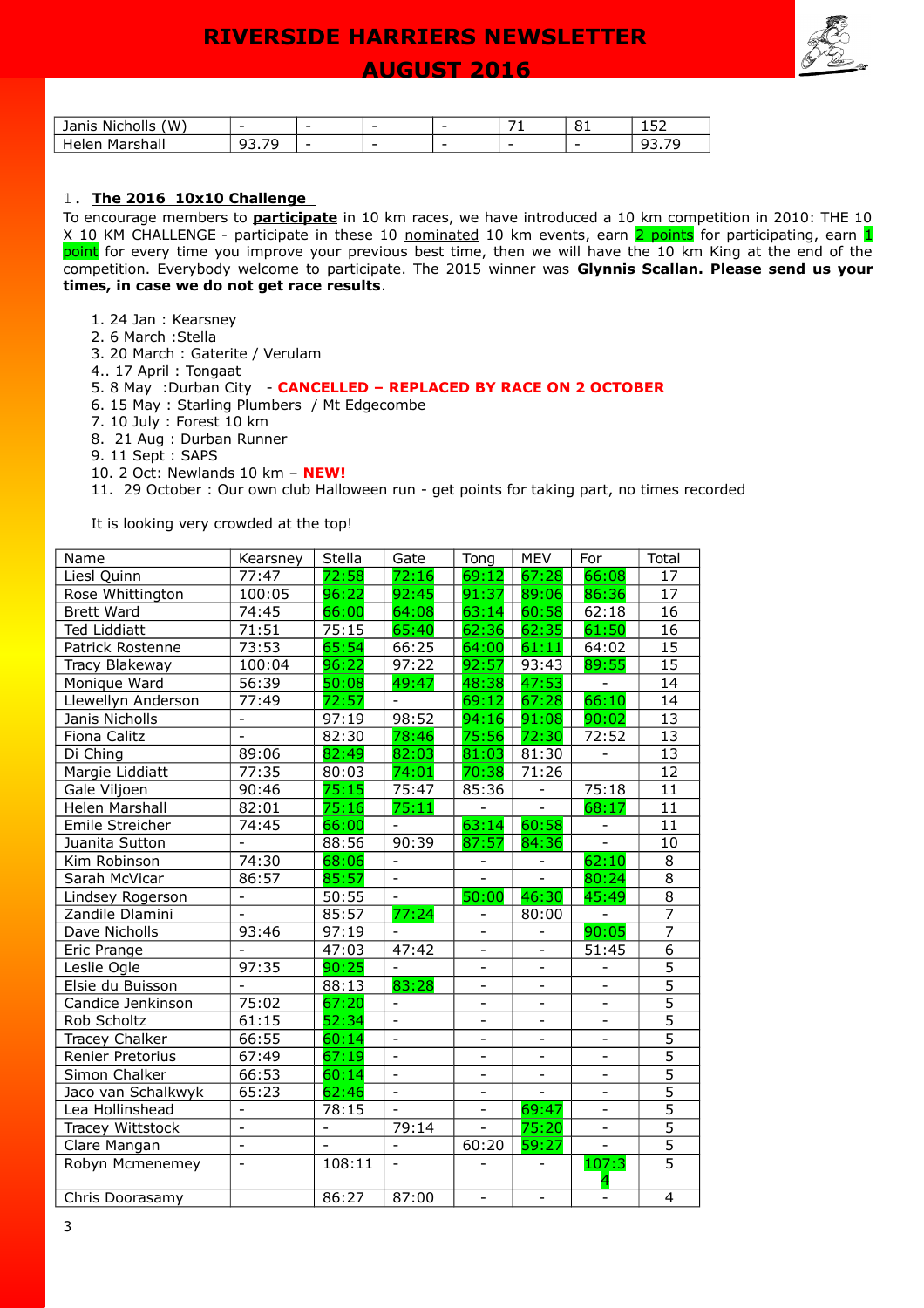

| Michelle Maharaj   | 68:45                    | $\blacksquare$           | $\blacksquare$           | $\overline{\phantom{0}}$ | $\overline{\phantom{0}}$ | $\overline{\phantom{0}}$ | $\overline{2}$ |
|--------------------|--------------------------|--------------------------|--------------------------|--------------------------|--------------------------|--------------------------|----------------|
| Neil Gibb          | 66:51                    | $\overline{\phantom{a}}$ | $\blacksquare$           | -                        |                          | $\overline{\phantom{a}}$ | $\overline{2}$ |
| Sandy Jenkins      | 75:01                    | $\overline{\phantom{a}}$ | $\blacksquare$           | $\overline{\phantom{0}}$ | $\overline{\phantom{0}}$ | -                        | $\overline{2}$ |
| Maxine Stobart     | 66:52                    |                          |                          | -                        |                          | -                        | $\overline{2}$ |
| Janine Fokkens     | 82:03                    | $\overline{\phantom{0}}$ |                          | $\overline{\phantom{0}}$ |                          | $\overline{\phantom{0}}$ | $\overline{2}$ |
| Melanie Wagner     | 71:00                    | $\overline{\phantom{0}}$ | $\overline{\phantom{a}}$ | $\overline{\phantom{0}}$ |                          | $\overline{\phantom{0}}$ | $\overline{2}$ |
| Nigel Sherriff     | 71:00                    | $\overline{\phantom{0}}$ | $\overline{\phantom{a}}$ | $\overline{\phantom{0}}$ | $\overline{\phantom{a}}$ | $\overline{\phantom{a}}$ | $\overline{2}$ |
| Eileen Durand      | 78:31                    |                          |                          |                          |                          | $\overline{\phantom{0}}$ | $\overline{2}$ |
| Antone van Rooyen  | 78:35                    | $\overline{\phantom{a}}$ | $\overline{\phantom{a}}$ | L,                       | $\overline{\phantom{a}}$ | $\overline{\phantom{0}}$ | $\overline{2}$ |
| Jane Brett         | 98:17                    |                          | $\blacksquare$           | $\overline{\phantom{0}}$ | $\overline{\phantom{0}}$ | $\overline{\phantom{a}}$ | $\overline{2}$ |
| Greg Labuschagne   | $\overline{\phantom{0}}$ | 59:37                    | $\blacksquare$           | $\overline{\phantom{0}}$ | $\overline{\phantom{a}}$ | $\blacksquare$           | $\overline{2}$ |
| Tamlyn Reid        | $\overline{\phantom{0}}$ | 59:12                    | $\blacksquare$           |                          |                          |                          | $\overline{2}$ |
| Wessel Cronje      | $\blacksquare$           | 56:14                    | $\blacksquare$           | $\overline{\phantom{0}}$ | $\blacksquare$           | $\blacksquare$           | $\overline{2}$ |
| Taryn Mundell      | $\overline{a}$           | 59:41                    | $\equiv$                 | $\overline{\phantom{0}}$ | $\overline{a}$           | $\overline{\phantom{a}}$ | $\overline{2}$ |
| Amylyn Kyle        | -                        | 50:09                    | $\blacksquare$           | $\overline{\phantom{0}}$ | $\overline{\phantom{0}}$ | $\overline{\phantom{a}}$ | $\overline{2}$ |
| Mandy Skye         | $\overline{\phantom{0}}$ | 62:16                    | $\blacksquare$           | ۰                        | $\overline{\phantom{0}}$ | $\overline{\phantom{0}}$ | $\overline{2}$ |
| Alison Chadwick    | $\overline{\phantom{0}}$ | 64:58                    | $\blacksquare$           | $\overline{\phantom{0}}$ | $\overline{\phantom{a}}$ | $\overline{\phantom{0}}$ | $\overline{2}$ |
| Jaco Pretorius     | $\overline{\phantom{0}}$ | 67:20                    | $\blacksquare$           | $\overline{\phantom{0}}$ |                          | $\overline{\phantom{0}}$ | $\overline{2}$ |
| Tezz Olds          | $\overline{\phantom{0}}$ | 78:14                    | $\overline{\phantom{a}}$ | ÷,                       | $\overline{\phantom{a}}$ | $\frac{1}{2}$            | $\overline{2}$ |
| Heidi Sclanders    | $\overline{\phantom{0}}$ | 82:45                    | $\blacksquare$           | $\overline{\phantom{0}}$ | $\overline{\phantom{a}}$ | $\overline{\phantom{a}}$ | $\overline{2}$ |
| Geraldine Cronje   | $\overline{\phantom{0}}$ | $\qquad \qquad -$        | 60:16                    | ÷,                       | $\overline{\phantom{a}}$ | $\overline{\phantom{0}}$ | $\overline{2}$ |
| Taryn Brown        | $\overline{\phantom{0}}$ | $\overline{\phantom{0}}$ | 67:51                    | L,                       | $\overline{a}$           | $\blacksquare$           | $\overline{2}$ |
| Barbara Florence   | $\overline{\phantom{0}}$ | $\overline{\phantom{0}}$ |                          | $\overline{\phantom{0}}$ | 59:17                    |                          | $\overline{2}$ |
| Terri Atkinson     | $\overline{\phantom{0}}$ | $\overline{\phantom{0}}$ |                          | $\overline{\phantom{0}}$ |                          | 49:12                    | $\overline{2}$ |
| Tarryn Payne       | $\overline{\phantom{0}}$ | $\overline{\phantom{0}}$ | $\overline{\phantom{a}}$ | $\overline{\phantom{0}}$ | $\overline{\phantom{a}}$ | 53:31                    | $\overline{2}$ |
| Di Cilliers        | $\overline{\phantom{0}}$ | $\overline{\phantom{0}}$ | $\blacksquare$           | Ξ.                       | $\overline{\phantom{0}}$ | 62:05                    | $\overline{2}$ |
| Debbie Marshall    | $\overline{\phantom{0}}$ | $\overline{\phantom{0}}$ | $\blacksquare$           | $\overline{\phantom{0}}$ | $\overline{\phantom{a}}$ | 67:03                    | $\overline{2}$ |
| Michelle Lardant   | $\overline{\phantom{0}}$ | $\overline{\phantom{a}}$ | $\overline{\phantom{a}}$ | $\overline{\phantom{0}}$ | $\overline{\phantom{a}}$ | 68:56                    | $\overline{2}$ |
| <b>Brent Payne</b> |                          | $\overline{\phantom{0}}$ | $\overline{\phantom{a}}$ | ÷,                       | $\overline{\phantom{0}}$ | 80:34                    | $\overline{2}$ |
| Angela Lardant     | $\overline{\phantom{0}}$ | $\overline{\phantom{a}}$ | $\overline{\phantom{a}}$ | $\overline{\phantom{0}}$ | $\equiv$                 | 83:57                    | $\overline{2}$ |

Here are the 2016 Time Trial best time trial times to date, as on **Wednesday 20 July.** For reference, we have included everybody's 2015 best times. Where the 2016 time is an improvement, we have highlighted in <mark>green.</mark> Great to see so many **greens** already!

| Pos             | Name - 5.1 km         | Time  | 2015  | Pos             | Name - 8 km           | Time  | 2015  |
|-----------------|-----------------------|-------|-------|-----------------|-----------------------|-------|-------|
| 1               | Geoff Speirs          | 20:47 |       | $\mathbf{1}$    | Geoff Speirs          | 32:55 |       |
| 2               | Wessel Cronje         | 20:48 | 23:45 | $\overline{2}$  | Wessel Cronje         | 33:05 | 40:27 |
| 3               | Andries Nkuna         | 21:21 | 22:42 | 3               | Scott Couper          | 33:46 | 34:41 |
| 4               | Greg Labushagne       | 21:46 | 23:20 | $\overline{4}$  | Jaco Smith            | 34:39 | 37:14 |
| 5               | Eric Prange           | 21:56 | 23:52 | 5               | Greg Labuschagne      | 34:58 |       |
| $\overline{6}$  | Jaco Smith            | 21:59 | 22:20 | 6               | Andries Nkuna         | 34:59 |       |
| 7               | James Boyes           | 21:59 |       | 7               | Eric Prange           | 35:28 | 38:12 |
| 8               | <b>Bruce Anderson</b> | 22:23 | 22:53 | 8               | Dave Elliot           | 37:04 |       |
| $\overline{9}$  | Nigel Sheriff         | 22:35 | 24:05 | 9               | Dale Johnson          | 37:08 | 38:57 |
| 10              | Jana Niehaus          | 22:55 | 22:47 | 10              | Nic Tingle            | 37:29 |       |
| 11              | Dumisani Shoyise      | 23:00 | 22:37 | 11              | Ryan Morgan           | 37:45 | 37:55 |
| 12              | Robyn Pitot           | 23:06 | 23:03 | 12              | <b>Bruce Anderson</b> | 38:05 |       |
| 13              | Rob Goldman           | 23:37 | 24:05 | 13              | Craig Speirs          | 38:27 | 38:18 |
| 14              | Monique Ward          | 23:38 | 25:26 | 14              | Rob Goldman           | 38:46 | 40:58 |
| 15              | Nicola Hewitt         | 23:41 | 21:17 | 15              | Larry Wood            | 38:51 | 38:58 |
| 16              | Ryan Morgan           | 23:44 | 24:26 | 16              | Monique Ward          | 38:52 |       |
| 17              | Jaco van Schalkwyk    | 23:49 | 22:44 | 17              | Dumisani Shoyise      | 39:42 | 36:15 |
| 18              | Nicolus Tingle        | 24:00 |       | 18              | Terri Atkinson        | 39:51 | 38:08 |
| 19              | Brad Rochat           | 24:09 | 24:49 | 19              | Ampie Niehaus         | 40:18 | 39:40 |
| 20              | Craig Speirs          | 24:20 | 22:53 | 20              | Njabula Dlamini       | 40:19 |       |
| $\overline{21}$ | Terri Atkinson        | 24:26 | 23:09 | $\overline{21}$ | Sally Botha           | 40:42 | 40:30 |
| 22              | Emile Streicher       | 24:28 | 27:40 | 22              | Jana Niehaus          | 40:54 | 35:27 |
| 23              | Larry Wood            | 24:31 | 25:05 | 23              | Alvinesh Sookoo       | 41:05 | 44:08 |
| 24              | Rob Scholtz           | 24:35 | 24:57 | 24              | Rojean Hanekom        | 41:14 |       |
| 25              | Taryn Payne           | 24:36 |       | 25              | Tarryn Payne          | 43:09 |       |
| 26              | Neil Gibb             | 24:38 | 23:09 | 26              | Nicola Hewitt         | 43:45 | 34:46 |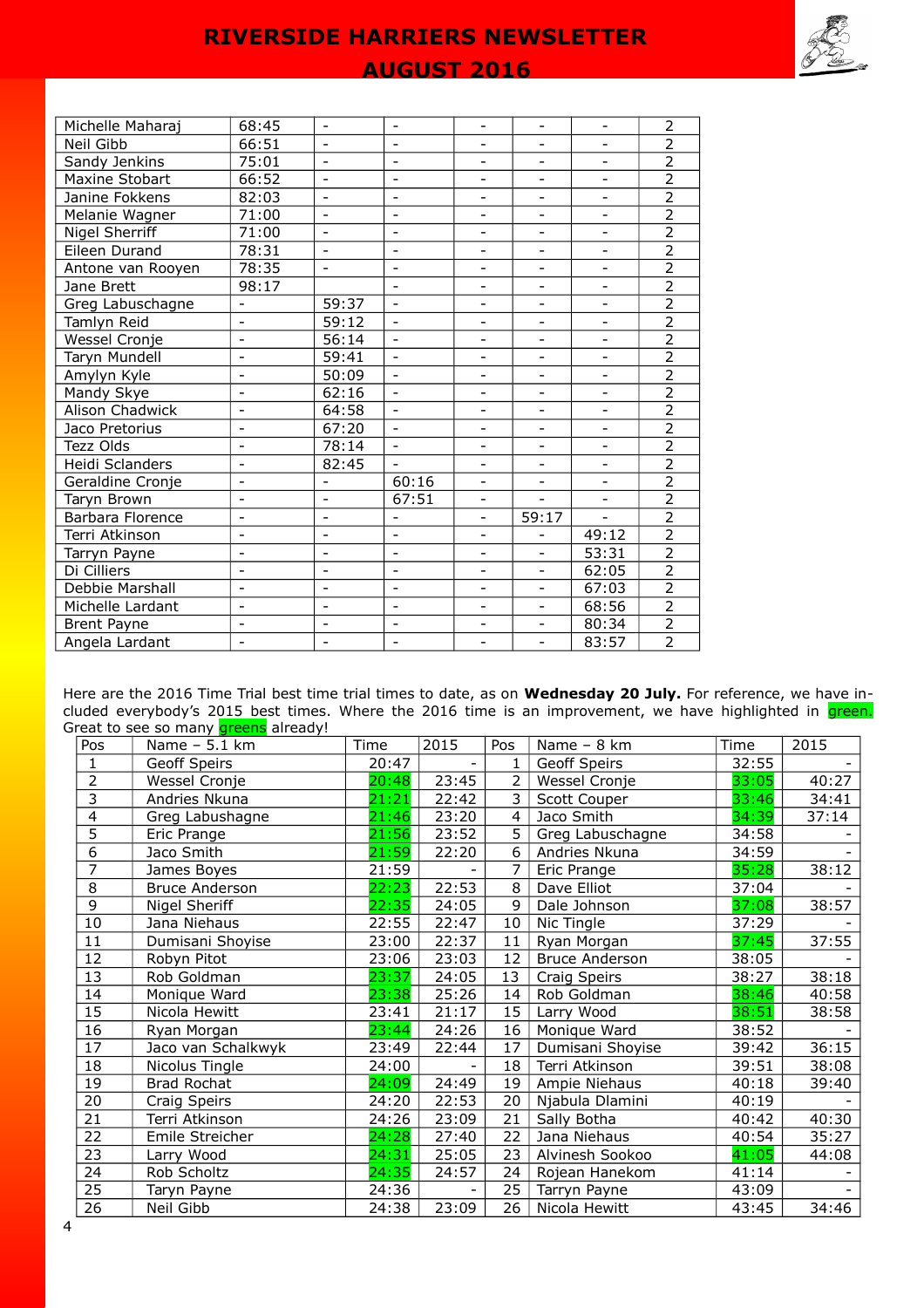

## **AUGUST 2016**

| 27              | Alvinesh Sookoo        | 24:39 | 24:33                    | 27 | Chantel Robins    | 43:45 | 45:35                    |
|-----------------|------------------------|-------|--------------------------|----|-------------------|-------|--------------------------|
| 28              | Dale Johnson           | 24:59 | 25:08                    | 28 | Tamlyn Reid       | 43:51 | 44:42                    |
| 29              | Lindsey Rogerson       | 25:18 | 24:44                    | 29 | Neil Gibb         | 43:56 | 43:20                    |
| 30              | Maxine Stobart         | 25:37 | 26:48                    | 30 | Vicki Freemantle  | 44:18 | 44:14                    |
| $\overline{31}$ | Njabulo Dlamini        | 25:39 | 25:58                    | 31 | Vinnie Papenfus   | 44:23 |                          |
| 32              | Zoe Papadakis          | 25:40 |                          | 32 | Mandy Skye        | 45:04 | $\overline{\phantom{a}}$ |
| 33              | Simon Hoff             | 25:46 | $\overline{\phantom{a}}$ | 33 | Clare Ramsay      | 47:02 | $\overline{\phantom{0}}$ |
| 34              | Ampie Niehaus          | 25:47 | 24:30                    | 34 | Taron Ridsdale    | 47:23 | 46:48                    |
| $\overline{35}$ | Chantel Robins         | 25:53 | 27:50                    | 35 | Simone Liebenberg | 47:50 |                          |
| 36              | Rojean Hanekom         | 25:58 |                          | 36 | Clare Mangan      | 48:40 | 45:07                    |
| 37              | Angie Potgieter        | 26:50 | $\overline{\phantom{a}}$ | 37 | Debbie Marshall   | 49:07 | 48:54                    |
| $\overline{38}$ | Clare Ramsay           | 26:58 |                          | 38 | Sandy Jenkins     | 52:37 | 48:29                    |
| 39              | Mike Fell              | 27:00 |                          | 39 | Eileen Durand     | 55:11 |                          |
| 40              | Taron Ridsdale         | 27:01 | 26:54                    | 40 | Gale Viljoen      | 69:56 | 59:05                    |
| 41              | Sally Botha            | 27:03 | 23:05                    | 41 | Lynn Wallis       | 69:56 | 63:00                    |
| 42              | Izanne Jacobs          | 27:11 |                          |    |                   |       |                          |
| 43              | Scott Couper           | 27:19 | 24:29                    |    |                   |       |                          |
| 44              | Taryn Mundell          | 27:20 | 26:20                    |    |                   |       |                          |
| 45              | Vicki Freemantle       | 27:32 | 27:05                    |    |                   |       |                          |
| 46              | Lawrence Avis          | 27:37 | 28:27                    |    |                   |       |                          |
| 47              | <b>Brett Ward</b>      | 27:46 | 33:04                    |    |                   |       |                          |
| 48              | Mandy Skye             | 27:55 |                          |    |                   |       |                          |
| 49              | <b>Andrew Perkins</b>  | 28:04 | 28:21                    |    |                   |       |                          |
| 50              | Taryn Brown            | 28:17 | 24:53                    |    |                   |       |                          |
| 51              | Mike Lock              | 28:21 | 28:00                    |    |                   |       |                          |
| 52              | <b>Baron Combrinck</b> | 28:24 | 28:23                    |    |                   |       |                          |
| $\overline{53}$ |                        |       |                          |    |                   |       |                          |
| 54              | Krystel Terblanche     | 28:28 | 27:01<br>$\blacksquare$  |    |                   |       |                          |
|                 | Asanda Sigodi          | 28:41 |                          |    |                   |       |                          |
| 55              | Sithe Mgubane          | 28:41 |                          |    |                   |       |                          |
| 56              | Michelle Maharaj       | 28:45 | 28:21                    |    |                   |       |                          |
| 57              | Desree Viviers         | 28:45 |                          |    |                   |       |                          |
| 58              | Angela Parry           | 28:48 |                          |    |                   |       |                          |
| 59              | Candice Jenkinson      | 28:50 | 30:22                    |    |                   |       |                          |
| 60              | Melanie Wagner         | 28:53 |                          |    |                   |       |                          |
| 61              | Geraldine Cronje       | 28:54 | 26:14                    |    |                   |       |                          |
| 62              | Inga Good              | 28:55 |                          |    |                   |       |                          |
| 63              | Simone Liebenberg      | 29:07 |                          |    |                   |       |                          |
| 64              | Tamlyn Reid            | 29:08 | 27:05                    |    |                   |       |                          |
| 65              | Kris Breytenbach       | 29:18 | $\overline{\phantom{a}}$ |    |                   |       |                          |
| 66              | Izanne Jacobs          | 29:22 |                          |    |                   |       |                          |
| 67              | Clare Mangan           | 29:30 | 29:52                    |    |                   |       |                          |
| 68              | Elizabeth Perkins      | 29:32 | 27:33                    |    |                   |       |                          |
| 69              | Vinnie papenfus        | 29:43 |                          |    |                   |       |                          |
| 70              | Alison Chadwick        | 29:56 | 31:38                    |    |                   |       |                          |
| $\overline{71}$ | Claudia Belcher        | 29:58 |                          |    |                   |       |                          |
| 72              | Bronwyn Kirk           | 30:00 | 39:00                    |    |                   |       |                          |
| 73              | Lee-Anne Lock          | 30:04 | 28:00                    |    |                   |       |                          |
| 74              | Kim Robinson           | 30:04 |                          |    |                   |       |                          |
| 75              | Debra Symington        | 30:20 | 30:18                    |    |                   |       |                          |
| 76              | Jaco Pretorius         | 31:00 | 31:22                    |    |                   |       |                          |
| 77              | Patrick Rostenne       | 31:10 | 32:29                    |    |                   |       |                          |
| 78              | Sandy Jenkins          | 31:12 | 29:25                    |    |                   |       |                          |
| 79              | Di Cilliers            | 31:44 |                          |    |                   |       |                          |
| 80              | Debbie Marshall        | 31:46 | 28:41                    |    |                   |       |                          |
| 81              | Helen Marshall         | 31:58 | 32:28                    |    |                   |       |                          |
| 82              | Eileen Durand          | 33:01 | 33:51                    |    |                   |       |                          |
| 83              | Tezz Olds              | 33:45 |                          |    |                   |       |                          |
| 84              | Keith Calitz           | 34:00 |                          |    |                   |       |                          |
| 85              | Sally Goldman (W)      | 34:16 | 37:59                    |    |                   |       |                          |
| 86              | Michelle Lardant       | 34:18 |                          |    |                   |       |                          |
| 87              | Keswyn Mackintosh      | 34:18 | $\overline{\phantom{0}}$ |    |                   |       |                          |
|                 |                        |       |                          |    |                   |       |                          |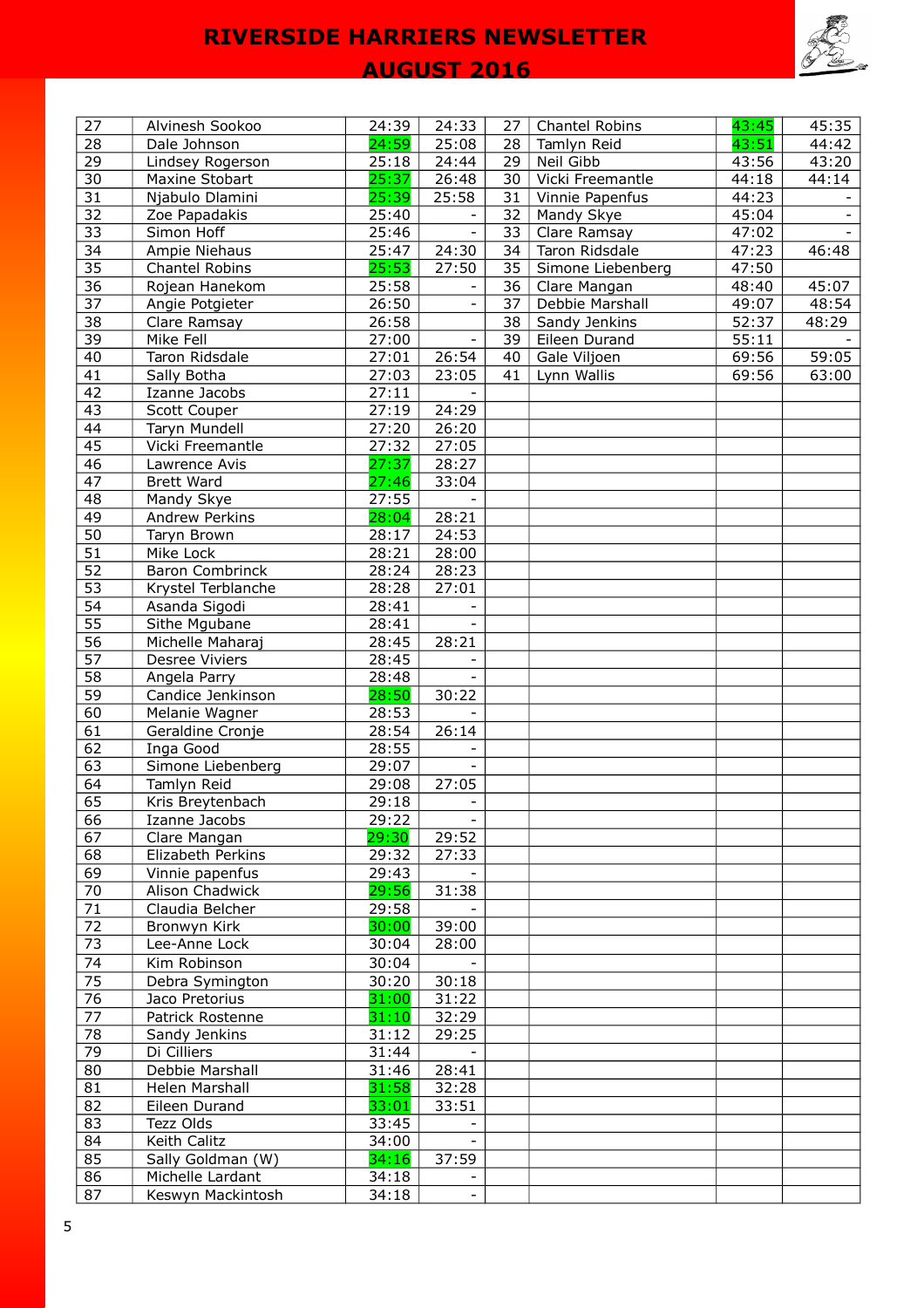

### **AUGUST 2016**

| 88               | Lee Wearne             | 34:30 |              |  |  |  |
|------------------|------------------------|-------|--------------|--|--|--|
| 89               | <b>Tracy Wittstock</b> | 34:38 | 36:28        |  |  |  |
| 90               | <b>Brent Payne</b>     | 34:57 |              |  |  |  |
| 91               | Lea Hollinshead        | 34:58 | $\mathbf{r}$ |  |  |  |
| $\overline{92}$  | Noreen Everton         | 35:00 | 33:00        |  |  |  |
| 93               | Zandile Dlamini        | 35:04 | 34:00        |  |  |  |
| 94               | <b>Ellie Gillies</b>   | 35:47 | 36:50        |  |  |  |
| 95               | Fiona Calitz (W)       | 35:50 | 39:06        |  |  |  |
| 96               | Leanne Douglas         | 36:00 | 37:35        |  |  |  |
| 97               | Gale Viljoen           | 36:10 | 35:01        |  |  |  |
| 98               | Janine Fokkens         | 36:48 |              |  |  |  |
| 99               | Richard Aitken         | 37:20 |              |  |  |  |
| 100              | Lynne Wallis (W)       | 37:23 | 40:24        |  |  |  |
| 101              | Claire Kotze           | 39:06 | 37:28        |  |  |  |
| 102              | Taryn Stubbs           | 39:06 | 38:08        |  |  |  |
| 103              | Angela Lardant         | 39:10 |              |  |  |  |
| 104              | Louis Botha            | 39:21 | 38:20        |  |  |  |
| 105              | Chris Doorasamy        | 39:41 | 39:23        |  |  |  |
| 106              | Rosslyn Doorasamy      | 40:00 |              |  |  |  |
| 107              | Sarah McVicar          | 40:17 | 39:39        |  |  |  |
| 108              | Margaret Marshall      | 40:49 |              |  |  |  |
| 109              | Elsie du Buisson (W)   | 41:05 | 38:35        |  |  |  |
| 110              | Gloria Bowles          | 41:50 |              |  |  |  |
| 111              | Juanita Sutton (W)     | 42:07 |              |  |  |  |
| $\overline{112}$ | Di Ching (W)           | 42:10 | 40:25        |  |  |  |
| 113              | Jackie Botha           | 42:10 |              |  |  |  |
| 114              | Leslie Ogle (W)        | 43:57 | 44:42        |  |  |  |
| $115$            | Rose Whittington (W)   | 44:15 | 42:48        |  |  |  |
| 116              | Carol Williams         | 44:25 | $\mathbf{r}$ |  |  |  |
| 117              | Neela Naidoo (W)       | 44:30 | 44:13        |  |  |  |
| 118              | Cathy Coates           | 46:00 | 46:00        |  |  |  |
| 119              | Tracy Blakeway (W)     | 46:23 | 43:09        |  |  |  |
| 120              | Sumita Ramgareeb (W)   | 46:55 | 47:00        |  |  |  |
| 121              | Lauren Lister          | 46:56 |              |  |  |  |
| 122              | Ingrid Knott (W)       | 47:24 | 46:00        |  |  |  |
| 123              | Adele Allison (W)      | 49:00 | 41:35        |  |  |  |
| 124              | Felicity Holbrook (W)  | 49:10 |              |  |  |  |
| 125              | Barbara Rankin (W)     | 50:00 |              |  |  |  |
| 126              | Juliette Spence (W)    | 50:00 | 43:20        |  |  |  |

(W) – Walker

The 2016 Time Trial Challenge has started - run 20 or more Time trials until prize-giving, and win a t-shirt – there is a trophy for the person who runs the most time trials. Status as on **Wednesday 20 July:**

| No.             | Name                     | 5.1 km | 8 km | Total |
|-----------------|--------------------------|--------|------|-------|
| 1               | <b>Alvinesh Sookoo</b>   | 17     | 10   | 27    |
| 2               | <b>Craig Speirs</b>      | 14     | 11   | 25    |
| 3               | <b>Rose Whittington</b>  | 22     |      | 22    |
| 4               | <b>Greg Labuschagne</b>  | 13     | 9    | 22    |
| 5               | <b>Eileen Anderson</b>   | 19     | 2    | 21    |
| 6               | <b>Emile Streicher</b>   | 21     |      | 21    |
| 7               | <b>Geoff Speirs</b>      | 10     | 10   | 20    |
| 8               | <b>Candice Jenkinson</b> | 20     |      | 20    |
| 9               | <b>Tracy Wittstock</b>   | 20     |      | 20    |
| 10              | Jaco Smith               | 10     | 9    | 19    |
| 11              | Jackie Botha             | 19     |      | 19    |
| 12 <sub>2</sub> | Louis Botha              | 18     |      | 18    |
| 13              | Dale Johnson             | 6      | 12   | 18    |
| 14              | Debbie Marshall          | 15     | 3    | 18    |
| 15              | Di Ching                 | 17     |      | 17    |
| 16              | Lynn Wallis              | 16     | 1    | 17    |
| 17              | Nicolus Tingle           | 8      | 9    | 17    |
| 18              | Kim Robinson             | 16     |      | 16    |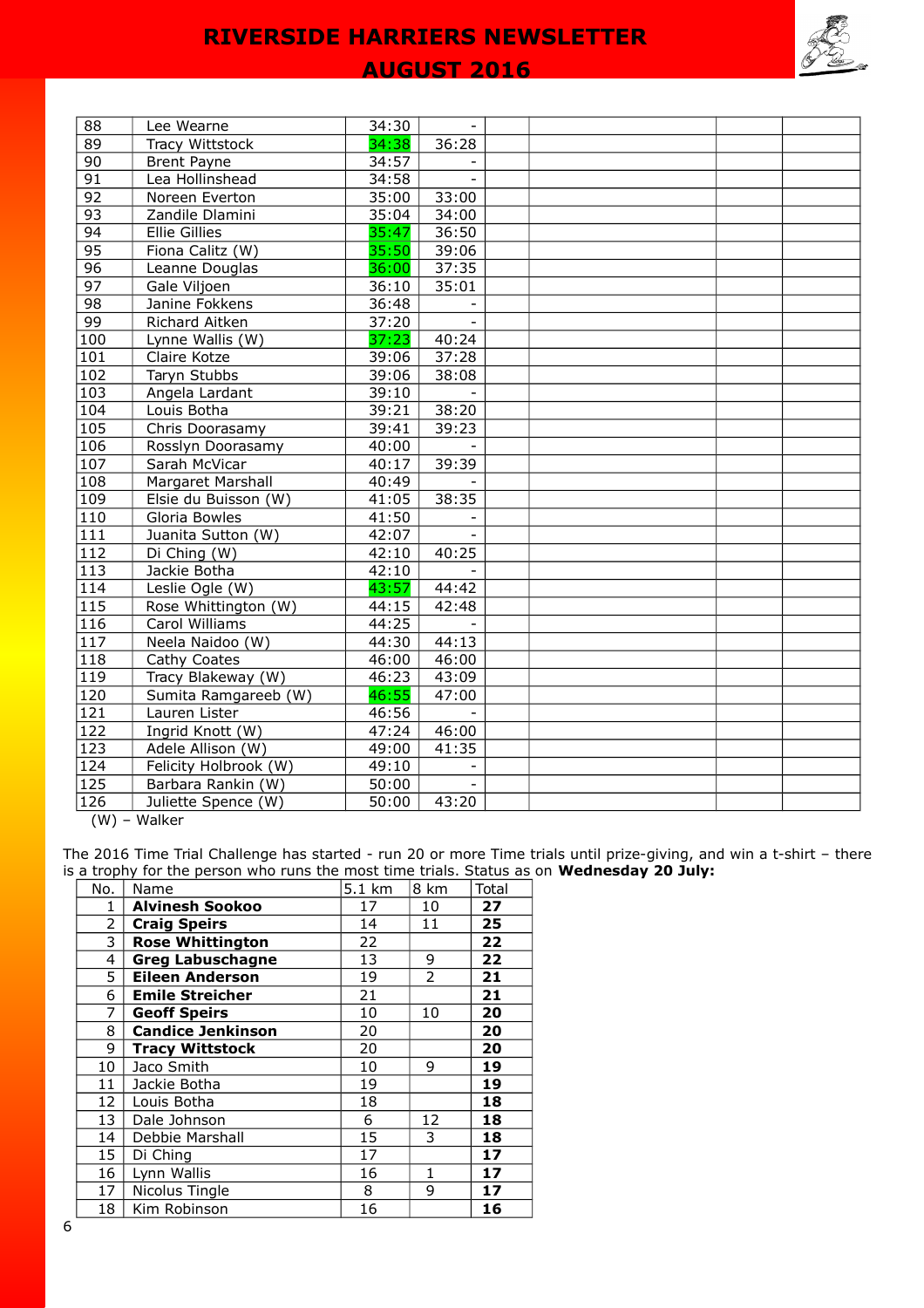**AUGUST 2016** 



| 19              | Tamlyn Reid            | 9                              | 7                         | 16              |
|-----------------|------------------------|--------------------------------|---------------------------|-----------------|
| 20              | <b>Alison Chadwick</b> | 15                             |                           | 15              |
| 21              | Terri Atkinson         | 13                             | $\overline{a}$            | 15              |
| 22              | Leslie Ogle            | 14                             |                           | 14              |
| <b>23</b>       | Clare Mangan           | 11                             |                           | 14              |
| $\overline{24}$ | Ampie Niehaus          | $\overline{11}$                | $\frac{3}{3}$             | 14              |
|                 |                        | 14                             |                           | $\overline{14}$ |
| 25              | Elsie Du Bussion       | $\overline{9}$                 |                           |                 |
| $\overline{26}$ | Vicki Freemantle       |                                | 5                         | 14              |
| 27              | Eric Prange            | $\overline{11}$                | $\overline{2}$            | 13              |
| $\overline{28}$ | Fiona Calitz           | 13                             |                           | 13              |
| 29              | Tarryn Payne           | $10\,$                         | 3                         | $\overline{13}$ |
| 30              | Noreen Everton         | 13                             |                           | $\overline{13}$ |
| 31              | Helen Marshall         | 12                             |                           | 12              |
| 32              | Njabulo Dlamini        | 9                              | 3                         | 12              |
| 33              | Andrew Perkins         | $\overline{12}$                |                           | 12              |
| 34              | Tezz Olds              | 13                             |                           | $\overline{13}$ |
| 35              | Scott Couper           | $\overline{2}$                 | 10                        | $\overline{12}$ |
| 36              | <b>Bruce Anderson</b>  | $\overline{9}$                 | 3                         | $\overline{12}$ |
| $\overline{37}$ | Neela Naidoo           | $\overline{12}$                |                           | 12              |
| $\overline{38}$ | Nicola Hewitt          | 10                             | $\overline{2}$            | 12              |
| 39              | Sally Goldman          | 12                             |                           | 12              |
| 40              | Jana Niehaus           | $10\,$                         | 2                         | 12              |
| 41              | <b>Brett Ward</b>      | 12                             |                           | 12              |
| 42              | Lea Hollinshead        | 12                             |                           | 12              |
| 43              | Andries Nkuna          | $\overline{4}$                 | 7                         | 11              |
| 44              | Taron Ridsdale         | 10                             | $\mathbf{1}$              | 11              |
| 45              | Juliette Spence        | 10                             |                           | 10              |
| 46              | Michelle Maharaj       | 10                             |                           | $\overline{10}$ |
| 47              | Rob Goldman            | 8                              | 2                         | 10              |
| 48              | Ryan Morgan            | $\overline{1}$                 | 9                         | 10              |
| 49              | Simone Liebenberg      | $\overline{7}$                 | $\overline{\overline{3}}$ | 10              |
| 50              | Chantel Robins         | $\overline{7}$                 | $\overline{\mathbf{3}}$   | 10              |
| 51              | Gale Viljoen           | 8                              | $\mathbf{1}$              | 9               |
| 52              | Sally Botha            | $\overline{6}$                 | 3                         | 9               |
| 53              | <b>Heather Speirs</b>  | 8                              |                           | 8               |
| 54              | Dumisani Shoyise       | $\overline{2}$                 | 6                         | 8               |
| 55              | Rob Scholtz            | $\overline{8}$                 |                           | 8               |
| 56              | Sumita Ramgareeb       |                                |                           |                 |
| $\overline{57}$ | Jaco van Schalkwyk     | $\frac{8}{7}$                  |                           | $\frac{8}{7}$   |
| 58              |                        |                                |                           |                 |
| 59              | Chris Doorasamy        | 7<br>$\overline{\overline{3}}$ | 4                         | 7<br>7          |
|                 | Larry Wood             | 7                              |                           | 7               |
| 60              | Mike Lock              | 7                              |                           | 7               |
| 61              | Elizabeth Perkins      |                                |                           |                 |
| 62              | Robyn Pitot            | 6                              |                           | 6               |
| 63              | Mike Fell              | 6                              |                           | 6               |
| 64              | Neil Gibb              | 4                              | 2                         | 6               |
| 65              | Keith Calitz           | $\overline{6}$                 |                           | 6               |
| 66              | Simon Hoffe            | 6                              |                           | 6               |
| 67              | Mandy Skye             | $\overline{5}$                 | $\mathbf{1}$              | 6               |
| 68              | Bronwyn Kirk           | $\overline{6}$                 |                           | $\overline{6}$  |
| 69              | Kris Breytenbach       | 6                              |                           | 6               |
| 70              | Wessel Cronje          | 3                              | 3                         | 6               |
| 71              | Ingrid Knott           | $\overline{6}$                 |                           | 6               |
| 72              | Sandy Jenkins          | $\overline{5}$                 | $\mathbf{1}$              | 6               |
| 73              | <b>Brent Payne</b>     | 6                              |                           | 6               |
| 74              | Nigel Sherriff         | $\overline{5}$                 |                           | 5               |
| 75              | Krystel Terblanche     | $\overline{5}$                 |                           | $\overline{5}$  |
| 76              | Taryn Brown            | $\overline{5}$                 |                           | $\overline{5}$  |
| 77              | Maxine Stobart         | $\overline{4}$                 | 1                         | $\overline{5}$  |
| 78              | Taryn Stubbs           | $\frac{1}{5}$                  |                           | $\overline{5}$  |
| 79              | Claire Kotze           |                                |                           | $\overline{5}$  |
|                 |                        |                                |                           |                 |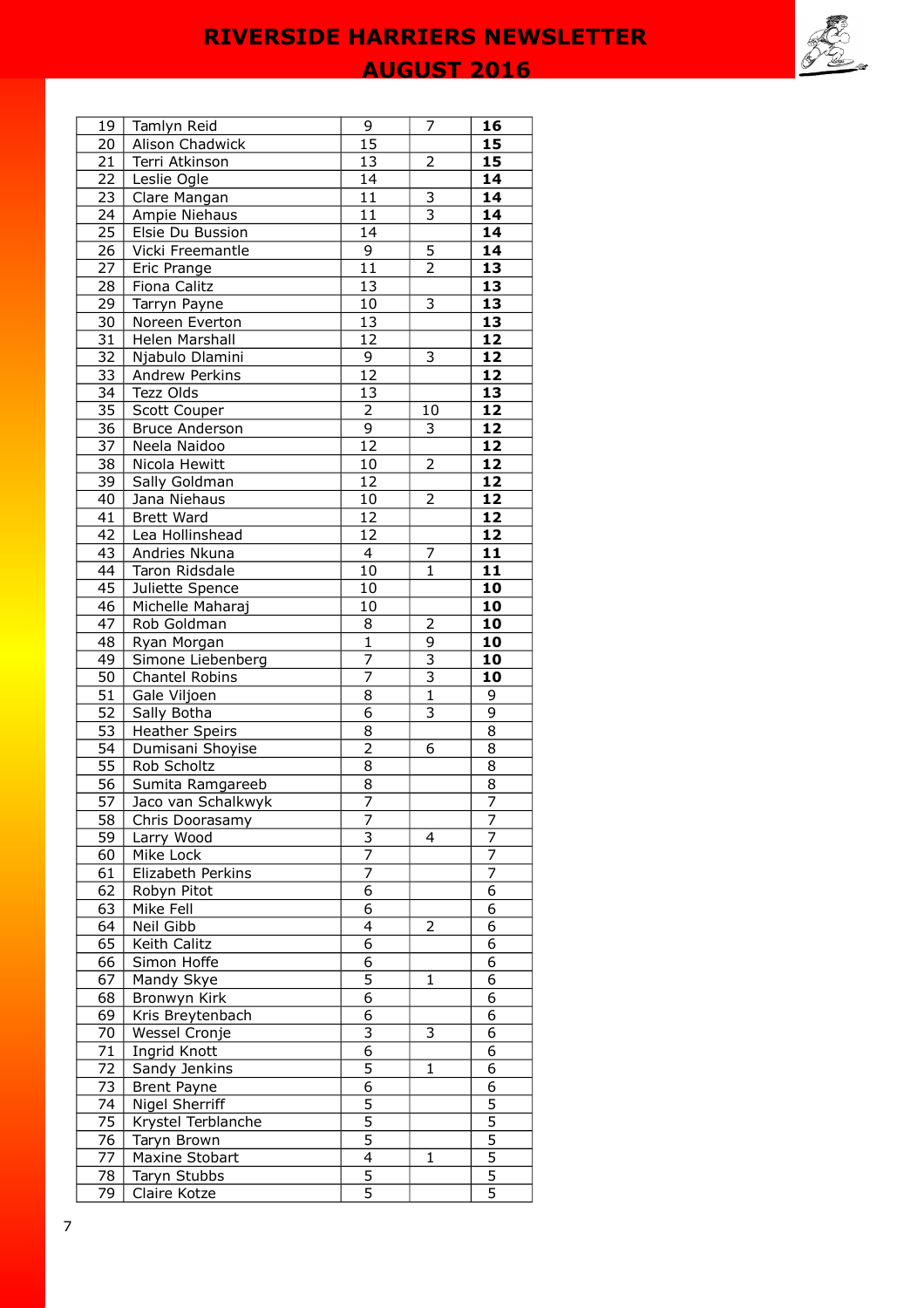## **AUGUST 2016**

| 80               | Izanne Jacobs                    | 5                              |                | 5                           |
|------------------|----------------------------------|--------------------------------|----------------|-----------------------------|
| 81               | Adele Allison                    | 5                              |                | 5                           |
| 82               | Asanda Sigodi                    | $\overline{5}$                 |                | $\overline{5}$              |
| 83               | Cathy Coates                     | $\overline{5}$                 |                | $\overline{5}$              |
| 84               | Melanie Wagner                   | $\overline{4}$                 |                | $\overline{4}$              |
| 85               | Richard Aitken                   | $\overline{4}$                 |                | $\overline{4}$              |
| 86               | Felicity Holbrook                | 4                              |                | 4                           |
| 87               | Dave Elliott                     | $\overline{1}$                 | 3              | $\overline{4}$              |
| 88               | Angela Lardant                   | 4                              |                | $\overline{4}$              |
| 89               | Monique Ward                     | $\overline{\overline{3}}$      | $\mathbf{1}$   | 4                           |
| 90               | Felicity Holbrook                | 4                              |                | 4                           |
| 91               | Angie Potgieter                  | 4                              |                | 4                           |
| 92               | Tracy Blakeway                   | $\overline{3}$                 |                | 3                           |
| 93               | Lawrence Avis                    | $\overline{3}$                 |                | 3                           |
| 94               | Zandile Dlamini                  |                                |                | $\overline{\overline{3}}$   |
| 95               | Juanita Sutton                   | $\frac{3}{3}$                  |                | $\overline{3}$              |
| 96               | Rosslyn Doorasamy                | $\bar{3}$                      |                | $\overline{\overline{3}}$   |
| 97               | Rojean Hanekom                   | $\overline{2}$                 | 1              | $\overline{\overline{3}}$   |
| 98               | <b>Brad Rochat</b>               | $\overline{\overline{3}}$      |                | $\overline{3}$              |
| 99               | Vinnie Papenfus                  | $\overline{1}$                 | $\overline{2}$ | $\overline{\overline{3}}$   |
| 100              | Inga Good                        | $\overline{\overline{3}}$      |                | $\overline{3}$              |
| 101              | Sithe Mgubane                    | 3                              |                | 3                           |
| 102              | Michelle Lardant                 | $\overline{\mathbf{3}}$        |                | $\overline{\overline{3}}$   |
| 103              | Carol Wiliams                    | $\overline{3}$                 |                | $\overline{\overline{3}}$   |
| 104              | Taryn Mundell                    | $\overline{2}$                 |                | $\overline{2}$              |
| 105              | Clare Ramsay                     | $\overline{1}$                 | 1              | $\overline{2}$              |
| 106              | Angela Parry                     |                                |                |                             |
| 107              | Claudia Belcher                  | $\frac{2}{2}$                  |                | $\frac{2}{2}$               |
| 108              | Zoe Papadakis                    | $\overline{2}$                 |                | $\overline{2}$              |
| 109              | Sarah McVicar                    | $\overline{2}$                 |                | $\overline{2}$              |
| 110              | Debrah Symington                 | $\overline{2}$                 |                | $\overline{2}$              |
| 111              | Keshwyn Mackintosh               | $\overline{2}$                 |                | $\overline{2}$              |
| 112              | Desree Viviers                   | $\overline{2}$                 |                | $\overline{2}$              |
| 113              | <b>Ellie Gillies</b>             | $\overline{2}$                 |                | 2                           |
| 114              | Di Cilliers                      | $\overline{1}$                 |                | $\overline{1}$              |
| $\overline{1}15$ | Jaco Pretorius                   | $\mathbf{1}$                   |                | 1                           |
| 116              | Geraldine Cronje                 | $\overline{1}$                 |                | $\mathbf{1}$                |
| 117              | James Boyes                      | $\overline{1}$                 |                | $\mathbf{1}$                |
| 118              | Patrick Rostenne                 | $\overline{1}$                 |                | $\overline{1}$              |
| 119              | Carolyn Goltman                  | 1                              |                | 1                           |
| 120              | Dave Nicholls                    | $\overline{1}$                 |                | $\overline{1}$              |
| 121              | Janis Nicholls                   | $\mathbf{1}$                   |                | $\mathbf{1}$                |
| 122              | Lindsey Rogerson                 | $\overline{1}$                 |                | $\mathbf{1}$                |
| 123              | Leanne Douglas                   | $\mathbf 1$                    |                | $\mathbf{1}$                |
| 124              | <b>Baron Combrinck</b>           | 1                              |                | 1                           |
|                  | Janine Fokkens                   | $\mathbf 1$                    |                | $\mathbf{1}$                |
| 125<br>126       | Lee-Anne Lock                    | $\mathbf{1}$                   |                | 1                           |
|                  |                                  | $\mathbf{1}$                   |                | $\mathbf{1}$                |
| 127              | Dick Whittington                 | $\overline{1}$                 |                | $\overline{1}$              |
| 128              | Zanile Shoyise<br>Barbara Rankin | $\overline{1}$                 |                | 1                           |
| <u>129</u>       |                                  |                                |                |                             |
| 130              | Margaret Marshall                | $\mathbf{1}$<br>$\overline{1}$ |                | $\mathbf{1}$                |
| 131              | Lee Wearne                       |                                |                | 1                           |
| 132              | Lauren Lister                    | $\mathbf{1}$<br>$\mathbf{1}$   |                | $\mathbf{1}$<br>$\mathbf 1$ |
| 133              | Gloria Bowles                    |                                |                |                             |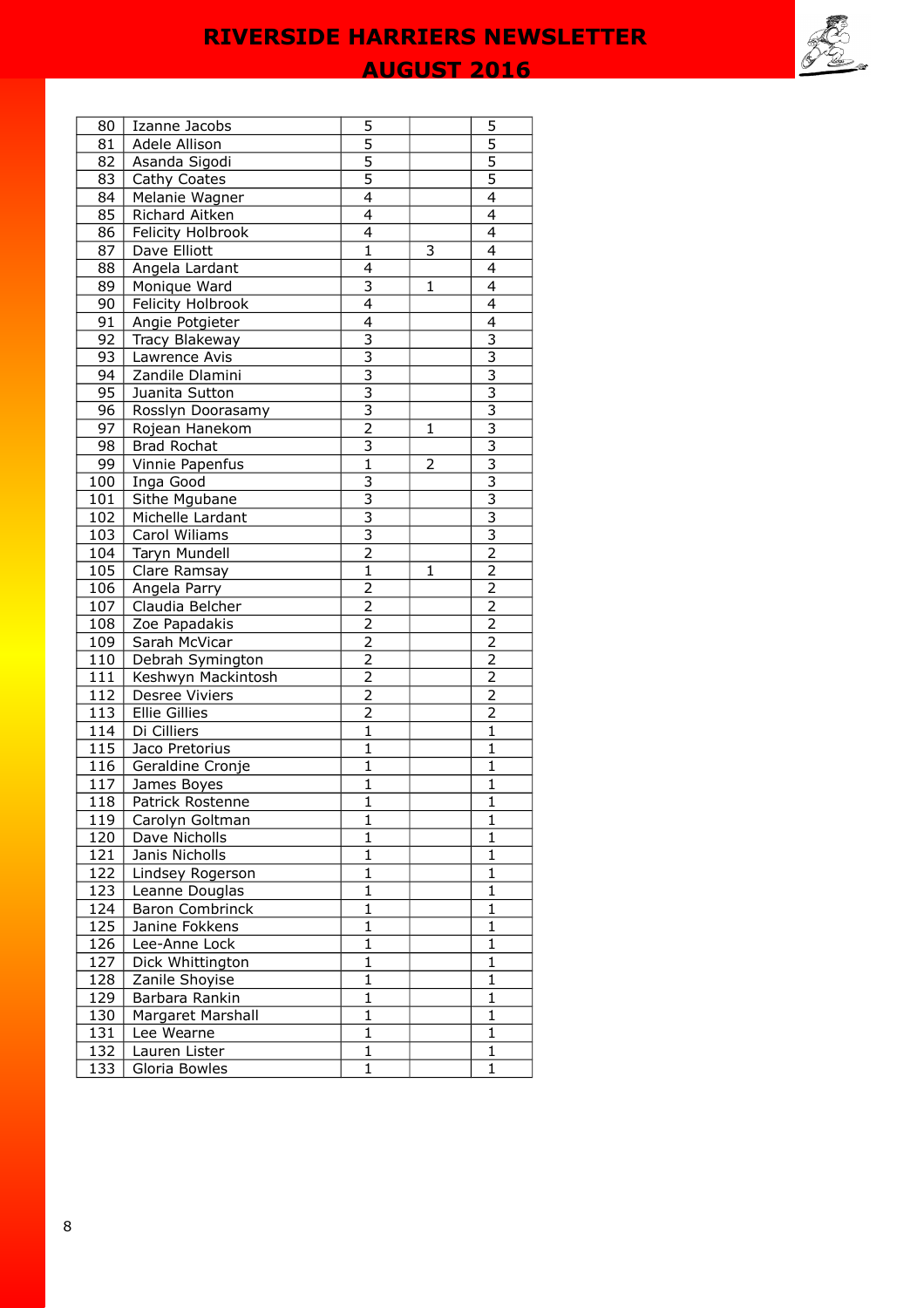**AUGUST 2016** 



### **Race Results:**

### **Knysna Forest 21 km – 9 July 2016:**

Pos 1317 : Emile Streicher – 2 hr 07:59 Pos 2005: Clare Mangan – 2 hr 18:55 There were 5122 finishers

#### **Knysna Forest 42 km**:

Pos 560 : Dale Johnson – 5 hr 05:03 There were 743 finishers.

### **Forest Hills 10 km : 10 July 2016:**

| Lindsay ROBERSON        | 00:45:49 |
|-------------------------|----------|
| Terri ATKINSON          | 00:49:12 |
| Eric Prange             | 00:51:45 |
| Tarryn PAYNE            | 00:53:31 |
| <b>Ted Liddiat</b>      | 01:01:50 |
| Dianne CILLIERS         | 01:02:05 |
| Kim ROBINSON            | 01:02:10 |
| <b>Brett WARD</b>       | 01:02:18 |
| <b>Patrick ROSTENNE</b> | 01:04:02 |
| Liesl Quinn             | 01:06:08 |
| Llewellyn ANDERSON      | 01:06:10 |
| Debbie MARSHALL         | 01:07:03 |
| Helen Marshall          | 01:08:17 |
| Michele LARDANT         | 01:08:56 |
| Fiona CALITZ            | 01:12:52 |
| Gayle Viljoen           | 01:15:18 |
| Sarah MCVICAR           | 01:20:24 |
| <b>Brent PAYNE</b>      | 01:20:34 |
| Angela LARDANT          | 01:23:57 |
| Rosemary Whitton        | 01:26:36 |
| Tracey Blakeway         | 01:29:55 |
| Janis NICHOLLS          | 01:30:02 |
| Dave NICHOLLS           | 01:30:05 |
| Robyn MCMENEMEY         | 01:47:34 |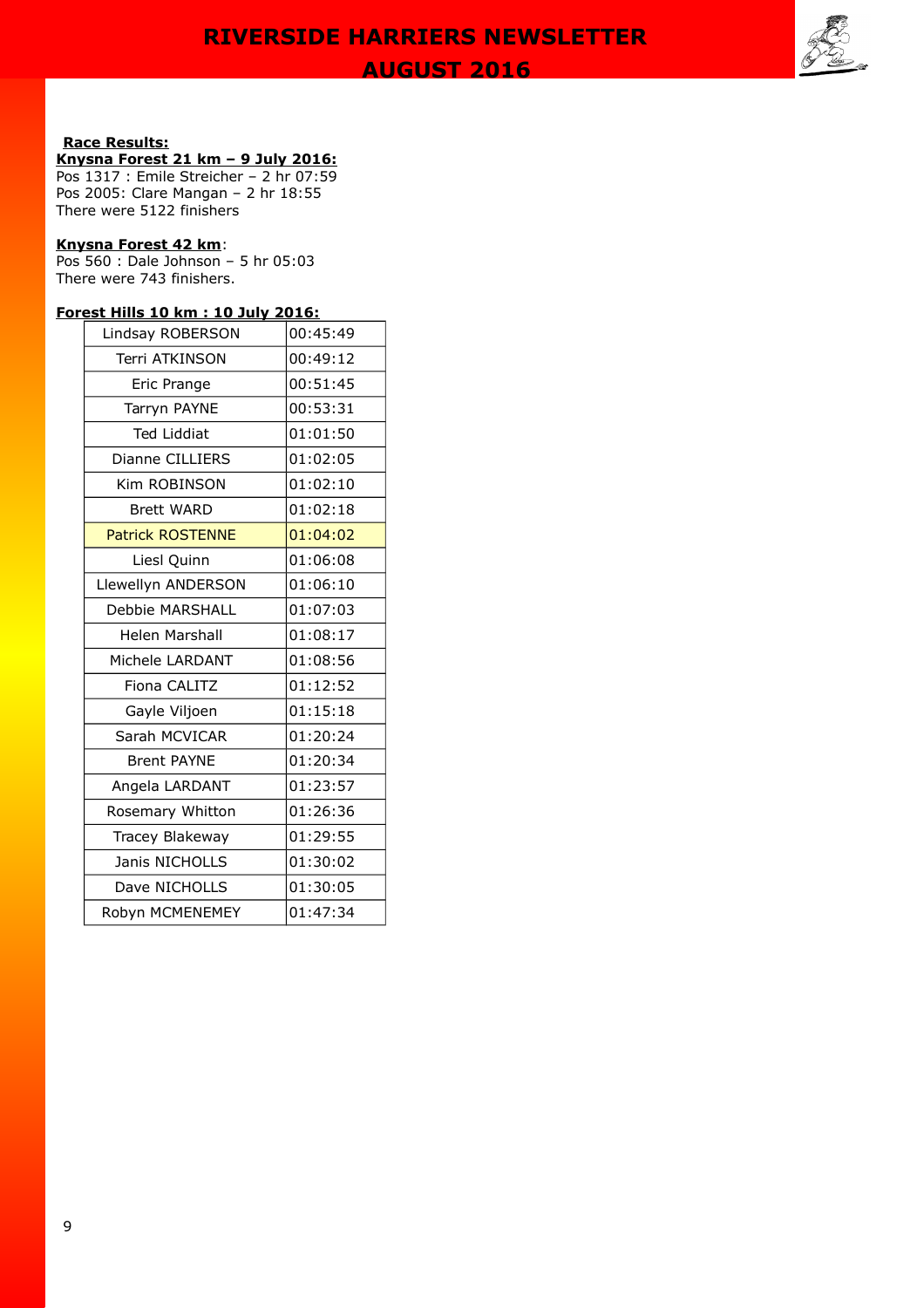

#### **Totalsports ladies 10 km : 17 July 2016:**

| Pos                    | Name                   | Time     |
|------------------------|------------------------|----------|
| 88                     | Nicola HEWITT          | 00:43:45 |
| 50                     | Monique WARD           | 00:46:05 |
| 71                     | Terri ATKINSON         | 00:48:34 |
| 83                     | Desiree VIVIERS        | 00:49:53 |
| 199                    | Mandy SKYE             | 00:57:03 |
| 281                    | Kim ROBINSON           | 00:59:51 |
| 467                    | Helen MARSHALL         | 01:05:29 |
| 527                    | Noreen EVERTON         | 01:06:41 |
| 532<br>Michele LARDANT |                        | 01:06:44 |
| 684<br>Tracy WITTSTOCK |                        | 01:10:29 |
| 687                    | <b>Eleanor GILLIES</b> | 01:10:32 |
| 688                    | Fiona CALITZ           | 01:10:32 |
| 693                    | Gale VILJOEN           | 01:10:37 |
| 1224                   | Angela LARDANT         | 01:23:31 |
| 1367                   | Neela NAIDOO           | 01:27:16 |
| 1368                   | Juanita SUTTON         | 01:27:16 |

#### **RUNNERS CORNER:**

This month**, Dale Johnson** has volunteered some more wise and motivational words **:** 

- 1. When it is dark enough, you can see the stars.
- 2. Personality can open doors…….but only character can keep them open.
- 3. Half the people you know, are below average.
- 4. 42.71% of all statistics are made up on the spot.

Welcome to new members **Carol Williams, Lauren Lister, Leanne Fenwick, Tamar Panaino, Robin Kotze, Gloria Bowles –** we trust you will enjoy your running and walking with us.

We wish **Grant Horner** a speedy recovery after his recent knee operation, hope to see you back on the road soon.

On Saturday 9 July**, Dale Johnson** completed his maiden Knysna Forest Marathon, in 5 hr 06, while **Emile Streicher** (2 hr 07) and **Clare Mangan** (2 hr 18) completed the half-marathon – this remains a very festive weekend, and should be put on the bucket list!

The next day was the Forest 10 km race, where it was a bit cold for us Durbanites! Our first runner was **Lindsay Rogerson**, in 45:49 – **Lindsay** was also 3rd in his age category! **Terri Atkinson** did well to dip below 50 minutes for the race (49:12), with **Eric Prange** next in 51:45. **Tarryn Payne** finished in a good 53:31, with **Ted Liddiatt** next in 61:50. **Di Cilliers** (62:05), **Kim Robinson** (62:10), **Brett Ward** (62:18) and **Patrick Rostenne** (64:02) finished next, while **Liesl Quinn** (66:08) and **Llewellyn Anderson** (66:10) achieved 2016 best times to earn a bonus point for the 10 x 10 km challenge. **Debbie Marshall** made a welcome return to races and finished in 67:03, with **Helen Marshall** also improving her 10 km time to 68:17. **Michelle Lardant** finished in 68:56, followed by **Fiona Calitz** (72:52), **Gale Viljoen** (75:18), **Sarah McVicar** (80:24) and **Brent Payne** (80:34). **Angela Lardant** finished in 83:57, while **Rose Whittington** improved her time to 86:36. **Tracey Blakeway** was next, in 89:55, followed by **Janis** and **Dave Nicholls** (90:05) and **Robyn Mcmenemey** (107:34) – with one shoe! Well done everybody!

Time trial times are still improving! On Wednesday 6 July, **Greg Labuscagne** (21:46), **Terri Atkinson** (24:46) and **Monique Ward** (23:38) achieved best times for 2016. This continued on Wednesday 13 July, with Tracey **Witstock** (34:38), **Lea Hollinshead** (34:58), **Carol Williams** (44:25) and **Geoff Speirs** (20:47 – the fastest 5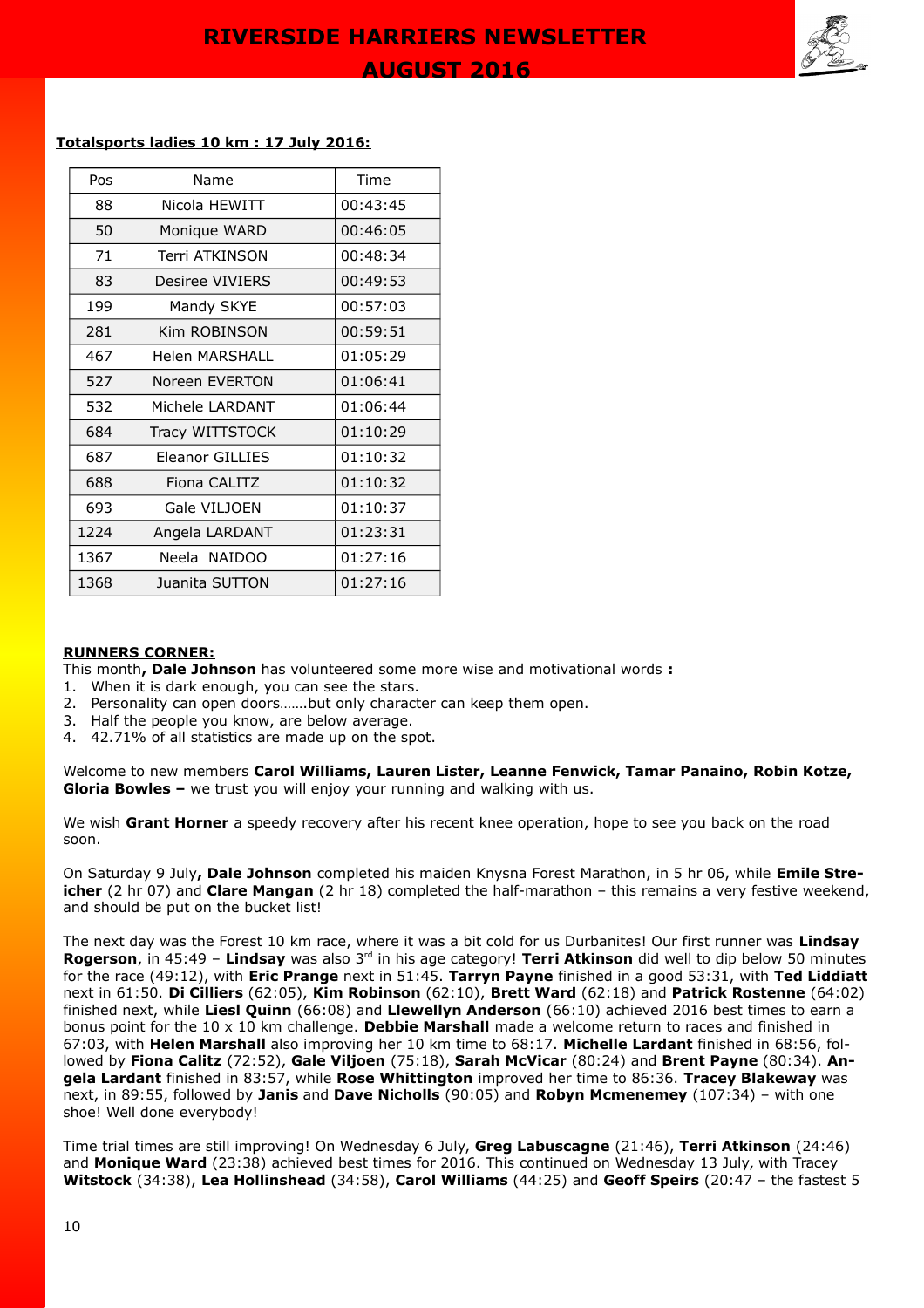

km time this year!) all improving their 2016 best times for the 5 km, while **Jana Niehaus** (40:54) improved her 8 km timel

Time trials are normally done at a reasonable speed, the aim is to go as fast as you can……but **Tezz Olds** and **Lea Hollinshead** recently stopped to take pictures of a pretty tree, "on the run" !

Oops, he did it again! **Patrick Rostenne** arrived at the start of the Forest 10 km run at 05h15, and could not understand why he was the only runner there?! He quickly realized it was a 07h00 start, and not 06h00 as he thought! **Robyn Mcmenemey** was seen walking the last few km of this race, wearing only 1 shoe, explaining that the "guilty" shoe hurt her foot!

The next event was the popular Totalsports Ladies 10 km on 17 July – **Nicola Hewitt** was our first lady in a very fast 43:45, with **Monique Ward** next in 46:05. **Terri Atkinson** finished in a fast 48:34, with **Desiree Viviers** also dipping below 50 minutes (49:53). **Mandy Skye** finished in 57:03, while **Kim Robinson** managed her first sub 60 10 km (59:51)! **Helen Marshall** was next, in 65:29, with **Margie Liddiatt** (66:44), **Michelle Lardant** (66:44), **Tracy Wittstock** (70:29), **Ellie Gillies** and **Fiona Calitz** (70:32) next. They were followed by **Gale Viljoen** (70:37), **Angela Lardant** (83:31), **Juanita Sutton** and **Neela Naidoo** (87:16) – it was **Neela's** first race ever! Well done to all our lady finishers! For some reason, unlike previous years, club members were not allocated a start area in front, which was frustrating for ladies aiming for good times – we have raised it with Totalsports and hopefully things wil be back to normal in 2017.

Two members from our past recently popped in – **Gillian Jones** from Nieu-Seeland, and **Katie Marais**, from the UK – it was great to catch up! We also heard that a member from years ago, **Greg Mckenzie**, was in town for a few says, all the way from USA.

**Chantel Robins** (still on crutches) is famous – she features on the official Comrades website!

We say good-bye to **Shirley van Rensburg** (Cape Town) and **Graham Christensen** (Johannesburg) – see you on the road somewhere!

#### **Walkers News - July 2016:**

Group Admin finally done and I have now found the time to sit and send you my half year report.

- As you are all aware this section of Riverside Harriers has grown tremendously over the last 6 months. New members are joining all the time with certain goals that they want to achieve within their walking / running.
- The main ingredient to any success is **commitment**………..I can not emphasise this enough!!!! Coming once a week or only training once a week is not going to help you achieve your goal. Not listening to advice given is not going to help either. Make sure the advice given is from someone who knows and has experienced what they are advising. Take what you get and apply it, if it doesn't work, ask again but don't listen to too many people as **too many cooks can spoil the broth**. !!!!!!

#### *I am really chuffed with the progress so far that I have seen in all of you who have committed yourselves to a certain goal by the end of this year.*

#### **Group One**

- **Elsie** has been coming back nicely from her operation. Rather stubborn but she knows her pain threshold. Off on a hiking tour in the UK.
- **Sarah** has been seen at races here and there but missing from the club while Elsie is away. Not sure if she is ill or not.
- **Lynne** has been training with Group three. Running nicely and keeping up fitness levels. Think she needs to RUN a full 10km race.
- **Dave and Janice** always at training. Remains constant in slow starts and flying towards the end. Dave has done almost every race so far this year. Janice since in the state of the state of the joining Dave in Group three training has improved remarkably and walks at a very fast pace. Keep it up -

#### **Group Two**

This group now has 30 ( maybe one or two more) in it

- The *"what group"* which is part of this group is made up of 15 determined ladies who train hard, talk nonsense and have fun together. Anyone is welcome to join the what group but must be committed to coming to training, doing fun runs, races and just support/ encouragement and love for each other in the group.
- **Angela** was doing really well until sickness crept in and knocked her back. Nice start back the other evening. **Bronwyn** – still as determined as ever. Would like to see her stepping back and concentrating only on doing 21km races for rest of year and improving time to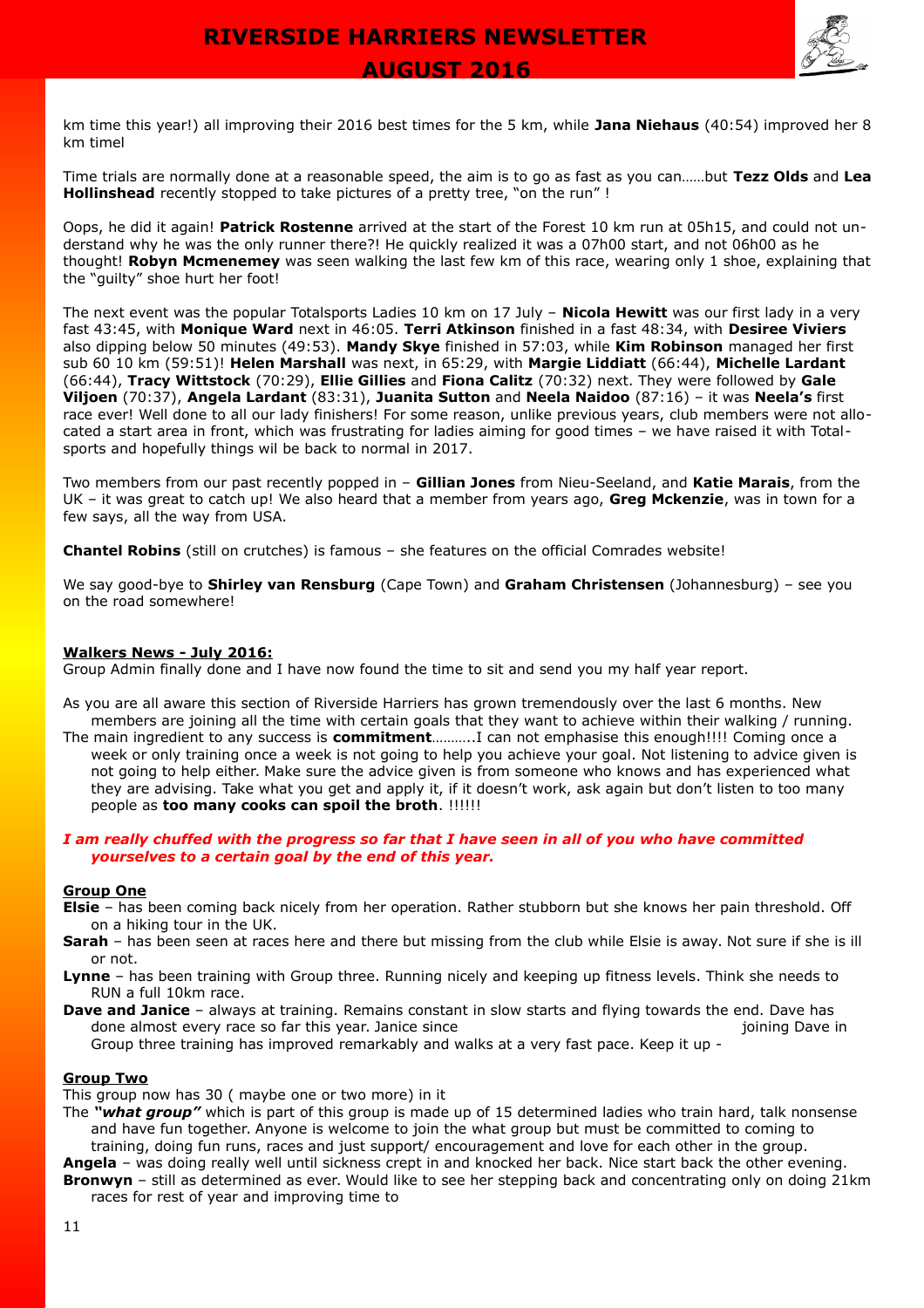

 **AUGUST 2016** 

Between 2:30 and 2:20 with a 32km in Feb if fit enough !!! Determined and stubborn though - so see no problem.

- **Candice** our new little star in the group. Continues to improve every time she runs………21km for rest of year to finish on 2hr with first 32km in Feb
- **Ellie** oh my this packet of dynamite just gets better and better. From Kearsney to Ballito to now what an improvement. 21km time to get to 2:30

**Gale** – nice to see her doing the Gale shuffle again. Nice fast pace when she walks and the run is back…….keep it up

- **Helen** a new star in the making. From the start of this year a new determined attitude and results are showing that her running has improved and more running
	- Than walking is taking place. Times are also improving. Running Posture has improved and very noticeable now when she is in her comfort zone.
		- Concentrate on 21km only to finish between 2:30 to 2:15 by year end.
- **Juanita** came from RWFL Berea. Fast, should be in group one but enjoys company of ladies in group two but will race at group one speeds. Having fun !!!
- **Michelle** comrades champ should be training with Nicola will leave to have fun with this group but encourage to do extra training with main club to increase

Speed and distance for second comrades 2017

- **Neela** a true gem. Has just got faster and faster and manages distance perfectly. Not interested in racing. Breathing, sounds to have improved.
- **Noreen** off for a while after op but back and running up a dust storm. Nice to see her out in front again and setting an example. Stay at 21km for this year.
- **Rose** always as constant as ever. Pace has got faster over the months but distance still remains at max of 15km…….summer must push on 15 – 21`km
- **Sandy** Pregnant Fairy taking it easy. Run until uncomfortable and then continue walking till popping if possible. Back after baby and train back to 32km by end

2017 **Sumita** – seen at time trials but still having lots of discomfort.......really hope things get better for her

- **Tracey B** a real fighter. Can do miracles if she puts her mind to it. Determined and now managing 15. Keep her with Rose and push in summer. More hills !!!!!
- **Tracey W** watch the knee and ankle. I think she has a "skew" stride which causes her to hurt in ankle and knee. Must watch carefully and help correct stride

Can do 21km but must get over race fears………determined but needs more encouragement and a push over the edge.

**Glynis** – missing, missing, missing. So wish her to get better and get back with us. Miss the determined Tiger.

**Michelle L** – Back again after being ill. Running steadily but needs lots more training and into 10km races. Will get there.

- **Di** see her then you don't. Does time trials and own beach training. Getting along nicely at races and doing good times. Keep it up.
- **Sally** been missing from training a lot with school functions, and away trips. Always there to encourage and get people to join her on various races. Not a good two
	- Oceans this year in spite of training very hard.
- **Keith** Here one day, gone the next. Coming along nicely……need to see him in a 10km race before year end.

**Chris D** – came back and was running nicely but had the odd tough day when he was struggling. Has been seen doing the odd race.

- **Lauren L** New in the group. A walker with starting distance of +-5km and a pace of 10-11min/km. Need to find out her goals for training? Check her tt time.
- **Faye** Runs beautifully and can do long distances but at a slower pace. Need her to work on time trials to get her speed up – look at 10km race as a starter
- **Penny**  Also a good runner that needs speed training and to do a 10km race as a starting point.
- **Carol** New lady Dream of comrades but lots of work to be done. Needs distance on legs and then speed training. Current pace 9min / km. If determined to do

comrades next year ???? then needs to get to 7km/ min and a 21km by year end………..*lots of hard work ahead*. Opinion – leave comrades to 2018 as

distance on legs and speed is vital.

- **Leanne** New lady. Running nicely. Still slow and needs distance but has been doing trails and putting in mileage. Needs speed work. Check if she did tt.
- **Leanne Gafney** was coming along nicely and pushing herself. Saw an improvement. Has caught pneaumonia and been off.
- **Beth**  she can do distance and runs nicely. Work on encouraging and getting her to run more. Will make a good runner.
- **Keshwin** new lady. Has ability to run, no problem. Needs distance and speed work. Look at 10km race for a starting point. Check time trial times.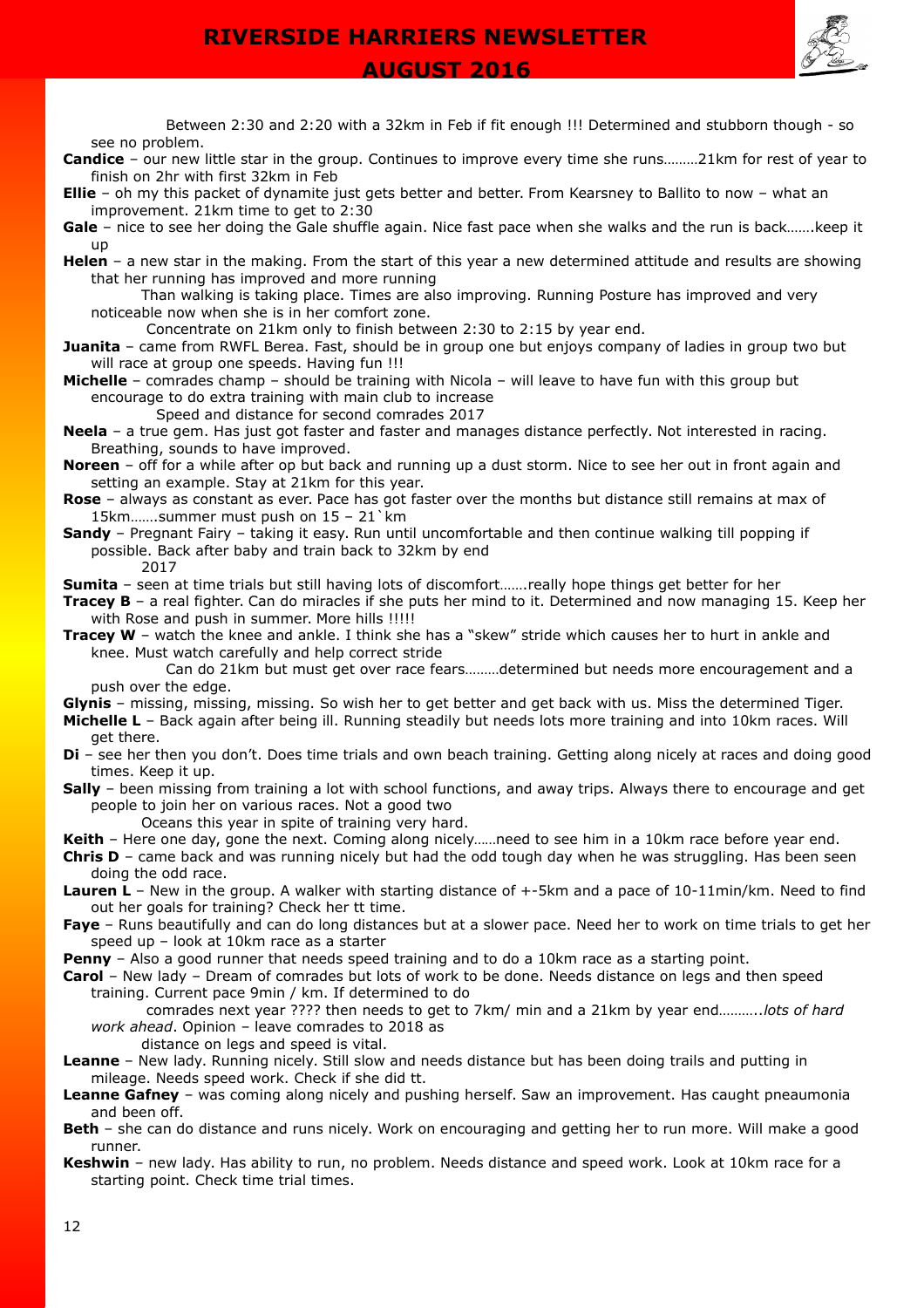

 **AUGUST 2016** 

**Eileen** – came down to me from runners. Running very steady pace at races. Stay in this group and must improve speed and distance.

#### **Group Three**

**Juliette** – still runs and walks. Away on holiday and needs to pick up her distance again. Struggling on 4km **Brian** – comes and goes due to work. Walks at a good pace but still only 5km range – push to 7km in summer **Robyn** – hurt her knee recently by tramping skew. Check progress when she comes back

**Adele** – still runs and walks at a gooid pace. – pick up distance in summer

**Cathy** – strong on hills. Happy with pace and distance but a very strong determined lady

**Ingrid** – always there but happy on her own doing field work. Encourage to join on fun walks once a month.

**Felicity** – a good go getter. Can lead this group and check on everyone for me. Needs to learn roads so she can bring group back to club on out walks.

Get her to practice walk and fetch with faster walkers back to slow walkers

**Barbara** – been missing

**Jenn**y – comes and goes

#### **Group Four**

**Vanessa and Genevieve** – still on the road doing their own walks. Havent heard from them the last month or two. Must be too cold and dark. Wait for summer

Some people who have shown their faces and not seen again……. Jackie and Louis ( do tt on Wed) Heidi Bibi Liesl Rosslyn Jackie S Nicole S

So, this is my half year report. Reads like a horse racing chart……….next report in December. Well done again to everyone and please keep up the hard work. **NO PAIN NO GAIN.**

See you all on the road Kind Regards Leslie Ogle

\*\*\*\*\*\*\*\*\*\*\*\*\*\*\*\*\*\*\*\*\*\*\*\*\*\*\*\*\*\*\*\*

#### **This month 1 year ago:**

**Ampie** and **Jana Niehaus** completed the Sardine marathon in 4 hr 22. **Monique Ward** was our first runner in the Forest 10 km, in 50:36. **Terri Atkinson** was our first runner in the Totalsports 10 km, in 47:47. **Nicola Hewitt** completed the 5 km time trial in 22:27.

#### **This month 5 years ago:**

**Catherine Perkins** completed the Ladies Spar 10 km in 48:23, other ladies who finished in 2011 were **Robyn Pitot** (51:06), **Kristin Thomson** (51:06), **Maxine Stobart** (51:45) and **Alison Chadwick** (60:21). **Duncan Sondezi** finished the Sardine 21 km in 1 hr 28. **Kevin Keddie** had the fastest 5 km (20:38) and 8 km (32:44) times year to date. **Cally Harvey** completed her first marathon, the Knysna 42 km, in 4 hr 19. **Kevin Keddie**, in his first race ever, completed the Forest 10 km in 41:26.

#### **This month 10 years ago:**

**Clare Mangan** and **Emile Streicher** finished the Knysna 21 km (it was Emile's first and Clare's 3<sup>rd</sup> run). **Leslie Ogle** won a free make-over in the Berea / Northglen Get it magazine. The building of the Spur at the club was in progress. **Patrick Rostenne** took part in the Golden Oldies rugby tournament, and pulled a hamstring 10 minutes into the game!

#### **This month 18 years ago:**

The due of **Mike Lock** and **Emile Streicher** bailed during an 8 km canoe fun event. **Patrick Rostenne** played rugby…..his team lost 101-0!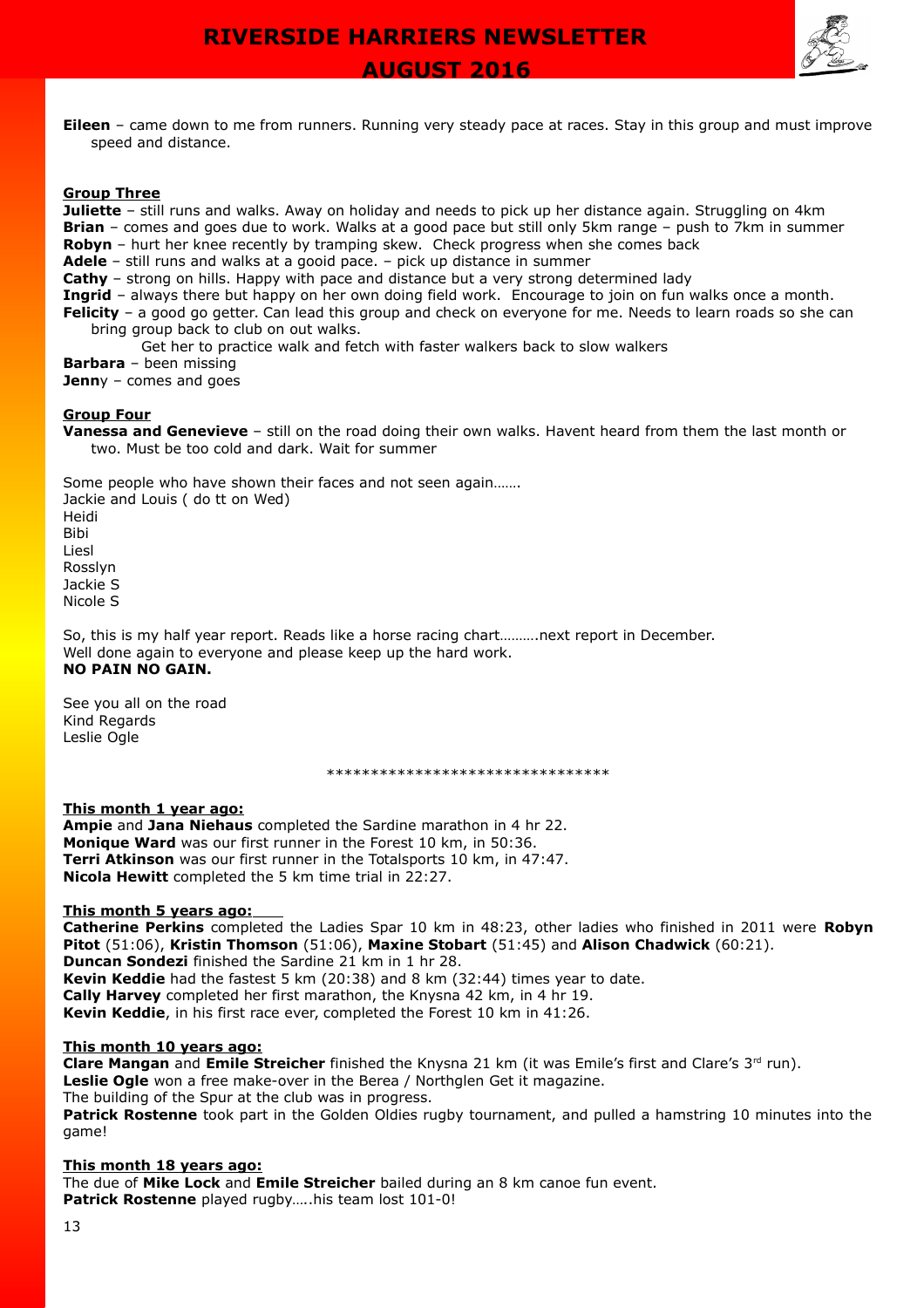

**Kate Fryer** completed the Ladies 10 km race (now Spar ladies).

#### **Mail received:**

Hi, thanks so much for hosting the Durban ladies run on 17 July, we appreciate that you encourage fitness and get more ladies to run / walk. Our club ladies were however very disappointed that there was no area cordoned off (like previous years) for them to start in front, it was only reserved for the elite runners. Many of our ladies are competitive and aimed for good times, but could not achieve this, as they could not get a good start. Please consider this again for club ladies in future events. Regards, Emile Streicher (Riverside Harriers)

#### **[Totalsports](https://www.facebook.com/totalsports.southafrica/)**

Hi Riverside Harriers, thank you for bringing this to our attention. It's always great to get feedback from our participants. We will definitely take this point into consideration for next years race.

Thanks again!

Team TS

\*\*\*\*\*\*\*\*\*\*\*\*\*\*\*\*\*\*\*\*\*\*\*\*\*\*\*\*\*\*\*\*\*\*\*\*\*\*

#### **Interview:**

This month we speak to **Angie Potgieter**:

1. Where were you born? Durban

2. Where did you matriculate? Durban Girls High School

**3. Family?** I have a big and very close family and we are all live in Durban

**4. Did you participate in sport at school?** In primary school, I did every sport that school offered and then High school I played Netball

**5. What are your personal sporting highlights?** Running Two Oceans in 2016 and having the best race of my life so far!

**6. What are your future sporting ambitions?** Running Comrades in 2017

**7. Why do you run?** I couldn't imagine life without running. All is good with the world again after a good run. And I am a member of the best running club.

**8. How long have you been a member of Glenwood / Riverside Harriers?** 1 wonderful year

9**. What does the club mean to you?** The club has become a vital part of my life – it's a happy, healthy and friendly place and I have made some amazing friends

10. Profession? South African Travel specialist

11. Other sporting activities? Pole Fitness and gym

**12. Hobbies & interests?** I work very closely with an orphanage which is where I spend any spare time I have when I am not running with red socks. Charity is very close to my heart.

13. Any disappointments in sport? Not running Comrades this year as that was my aim but there is always next year!

**14. Message for newcomers to running / walking?** My life changed for the better in so many ways since I joined Riverside. Riverside is a very social club so you will be guaranteed to make great friends and have unforgettable memories because the support from this club is phenomenal.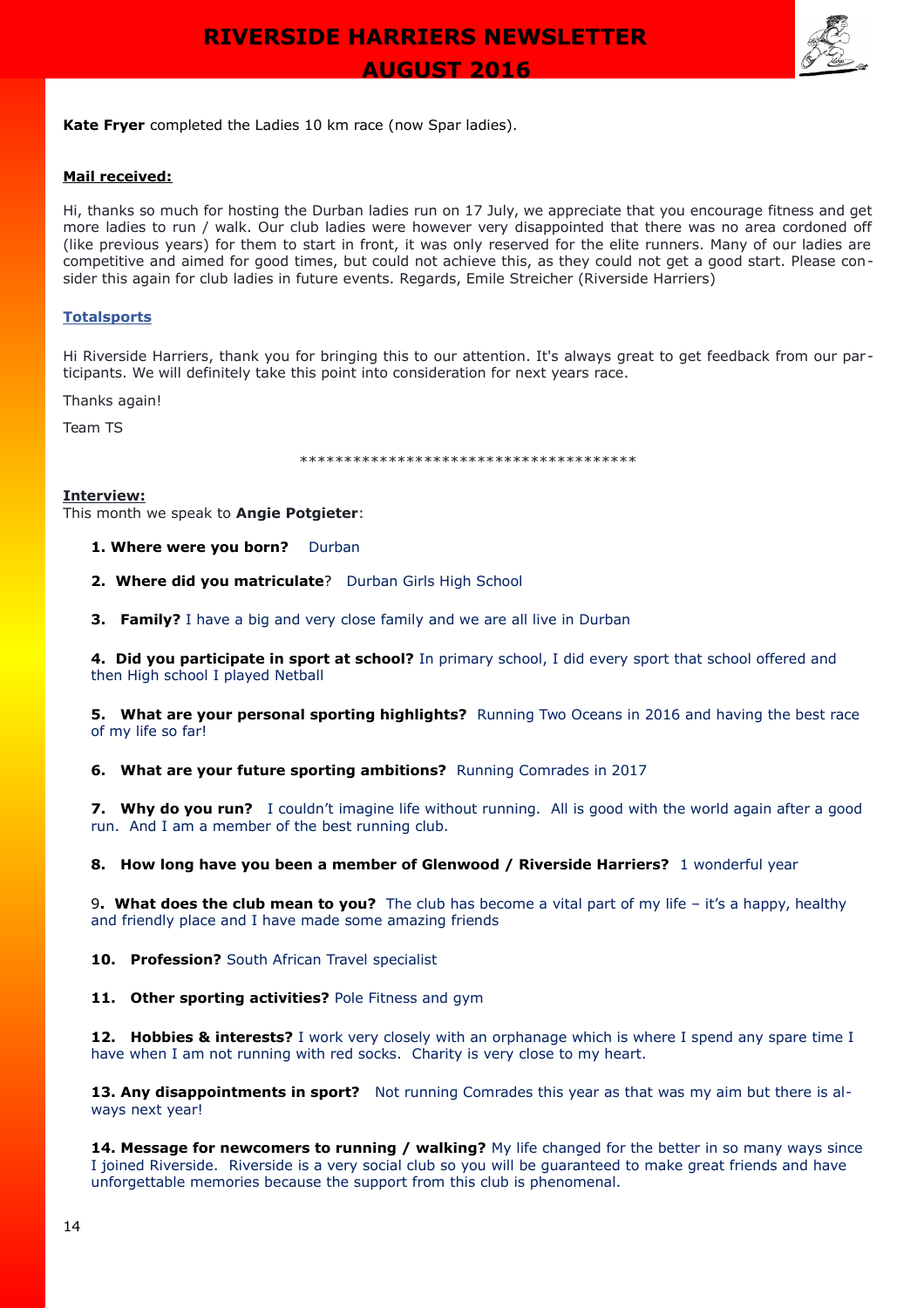# **AUGUST 2016 RIVERSIDE HARRIERS NEWSLETTER**





#### **Quotes of the month: Pam Jones**: "I am Pam".

### **Birthdays:**

| July | Name                 | Aug | Name                  | Sept           | Name                       |
|------|----------------------|-----|-----------------------|----------------|----------------------------|
| 9    | Jane Brett           | 6   | Helen Marshall        | 2              | Leslie Ogle                |
| 10   | Coleen Hanekom       | 8   | Alvinesh Sookoo       | $\overline{2}$ | Nigel Sherriff             |
| 12   | Gordon Truluck       | 11  | Adelle Alison         | 6              | Christo janse van Rensburg |
| 12   | Graeme Philips       | 13  | Nicholus Mhlengana    | 7              | Amylyn Kyle                |
| 12   | Paul Ginn            | 17  | Lynda Hoppe           | 15             | Carol Williams             |
| 17   | Eric Prange          | 17  | <b>Brad Rochat</b>    | 18             | Rob Scholtz                |
| 18   | Angela Johnson       | 18  | Graham Christensen    | 19             | Maxine Stobart             |
| 18   | Pam Jones            | 19  | Louis Botha           | 20             | Evelyn O' Byrne            |
| 20   | Ampie Niehaus        | 19  | Shan McClelland       | 21             | Clint Morgan               |
| 22   | Craig Tibshraeny     | 21  | Sithembiso Mgabyne    | 21             | Priscilla Wyndham          |
| 25   | Taryn Stubbs         | 21  | Keshwyn Mackintosh    | 21             | Ryan Morgan                |
| 26   | Larry Wood           | 23  | Di Ching              | 21             | Debbie Marshall            |
| 30   | Shirley van Rensburg | 23  | Michelle Maharaj      | 21             | Rose Whittington           |
|      |                      | 25  | Nicci Willis          | 25             | Bronwyn Kirk               |
|      |                      | 27  | Vicki Freemantle      | 25             | Caron Botha                |
|      |                      | 28  | Lee-Anne Lock         | 27             | Jaco Pretorius             |
|      |                      | 28  | Robyn Pitot           | 29             | Fiona Hoareau              |
|      |                      | 30  | <b>Bruce Anderson</b> | 29             | Caron Hean                 |
|      |                      |     |                       | 30             | Jenny Johnstone            |
|      |                      |     |                       | 30             | Colleen Nicholas           |

#### **HUMOUR:**

The candle decided to get married, when he realized he has finally met his match.

### 6. **2016 COMMITTEE MEMBERS:**

| Chairman :                            | Clare Mangan (031 3031422 -w)                                    |
|---------------------------------------|------------------------------------------------------------------|
|                                       | <b>Social Conveners</b> : Leslie Ogle & Debbie Marshall          |
| <b>Walkers:</b>                       | Leslie Ogle                                                      |
| Kit :                                 | Nicola Hewitt                                                    |
| Treasurer:                            | Eric Prange                                                      |
| <b>Secretary :</b>                    | Emile Streicher (083 449 8308 - cell; estreicher@absamail.co.za) |
| <b>Road Captain:</b> Craig Speirs     |                                                                  |
| <b>Social Media/PRO:</b> Dale Johnson |                                                                  |
| 15.                                   |                                                                  |

15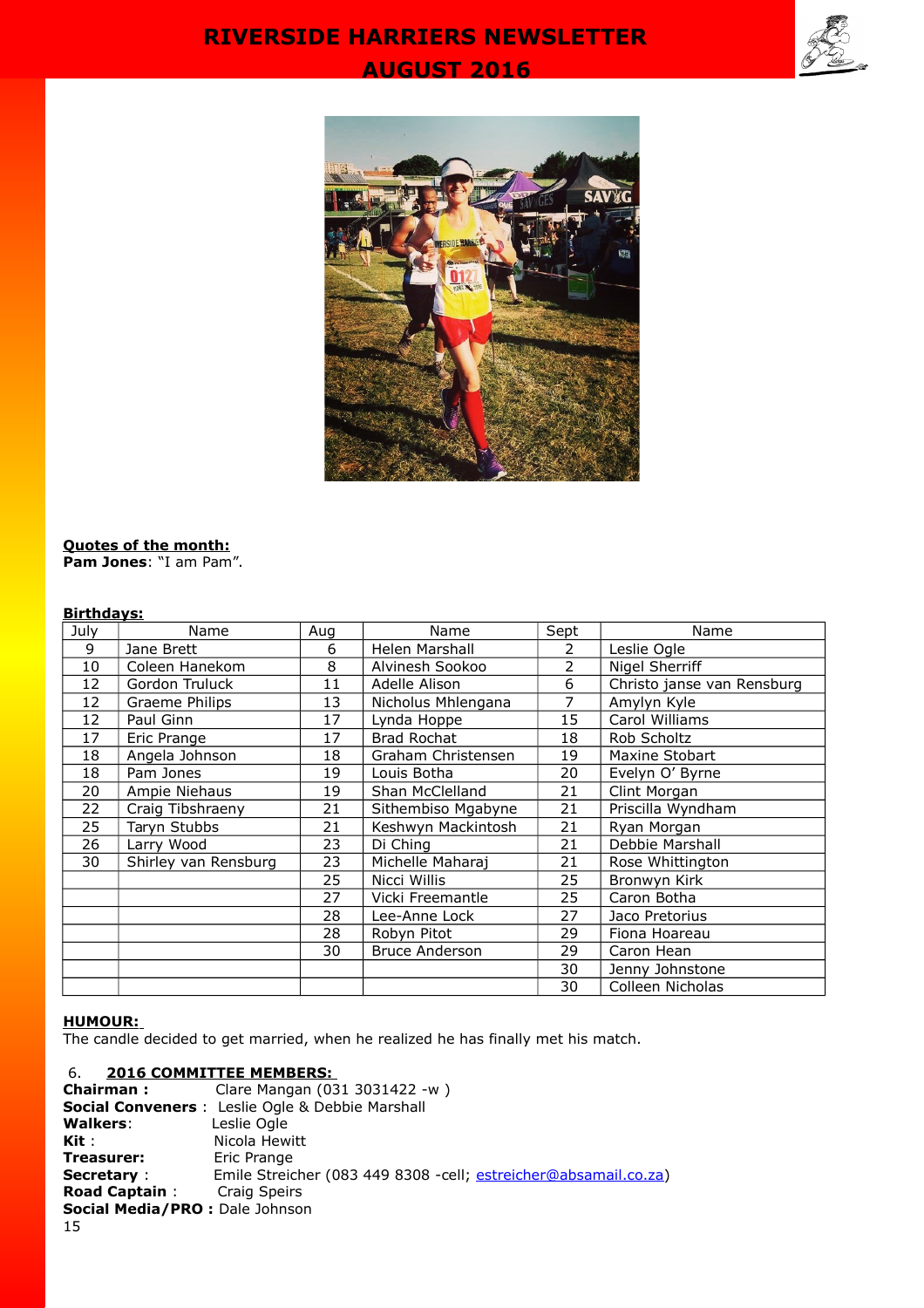#### 7. **2016 RACE DATES:**

Ref the KZNA booklet and weekly mails for full race details.